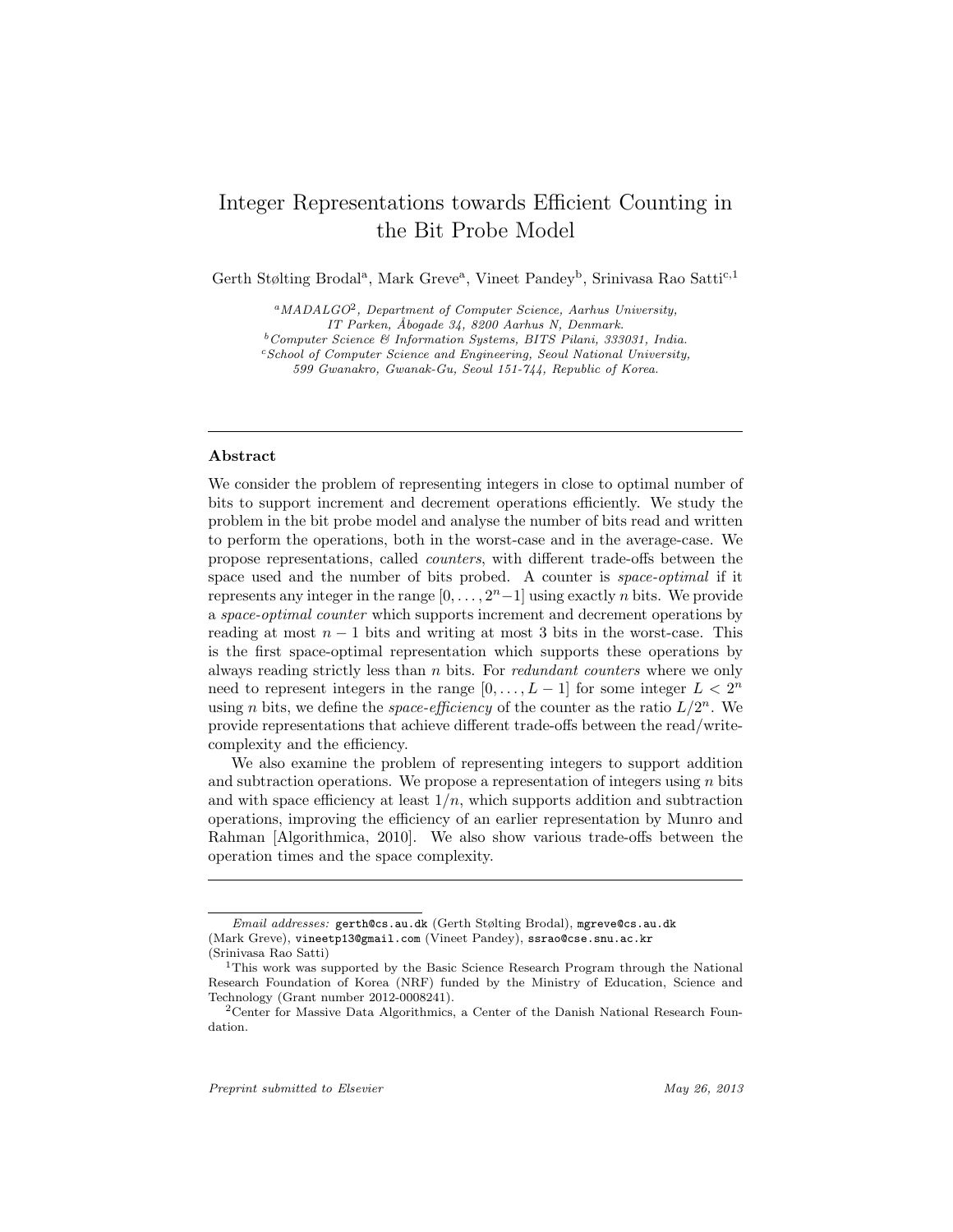Keywords: Integer representation. Bit probe model. Gray code. Binary counter. Data structure.

# 1. Introduction

We consider the problem of representing integers in close to optimal number of bits to support increment and decrement operations efficiently. We propose data structures for representing integers which can perform increment, decrement, addition and subtraction with varying trade-offs between the number of bits read or written and the space needed to represent the integers. We study the problem in the bit probe model of computation which was introduced to discuss the average-case bit probe complexity of the set membership problem [10]. Even as the cell probe model [13] has become more prevalent, the bit probe model has been studied in theoretical computer science [9]. In the bit probe model, the complexity measure includes only the bitwise accesses to the data structure and not the resulting computations. The running time of an algorithm is given by the number of bits probed (read) to support the operation. We also measure the write-complexity as the number of bits written to perform an operation.

#### 1.1. Problem definition and notation

A *counter* is a data structure which represents integers modulo  $L$ , for any positive integer L, using d bits where  $L \leq 2^d$ ; we refer to d as the dimension of the counter. The data structure supports two operations called increment and decrement where increment (decrement) refers to changing the counter to represent its next (previous) value modulo L. We define a partial function Val :  $\{0,1\}^d \rightarrow \{0,\ldots,L-1\}$ , which is used to find the numeric value of a counter.

We represent a counter using a bitstring  $X$  and show how to manipulate X to support the counter's operations. For any bitstring X and integer  $v$ , if  $Val(X) = v$  then we say that v is represented by the bitstring X.

We define the *space-efficiency* of a counter as the ratio  $L/2^d$ . Space-efficiency equal to one implies that  $L = 2^d$  and the counter is called *space-optimal*. A counter with a space-efficiency less than one is called a redundant counter. For a redundant counter, some integers can have more than one representation while some representations might not correspond to any integer value.

For counters of dimension d with space-efficiency e, we define a  $(d, e, r, w)$ scheme as a description of the increment and decrement operations which can be performed by reading  $r$  bits and writing  $w$  bits in the worst-case.

We define a *code* as any cyclic sequence of  $2^d$  distinct d-bit strings. We use  $X = x_d x_{d-1} \dots x_1$  to denote a bitstring in a code. To measure the complexity of increment/decrement operations, we use  $R$  and  $W$  to denote the number of bits read and written respectively. The average number of bits read (written) to perform increment/decrement is computed by adding the total number of bits read (written) to perform L increments/decrements starting from zero and dividing this by L. Throughout the paper, log n denotes  $\lceil \log_2 n \rceil$ ,  $\log^{(0)} n = n$ and  $\log^{(c)} n = \log^{(c-1)}(\log n)$  for any integer  $c \geq 1$ .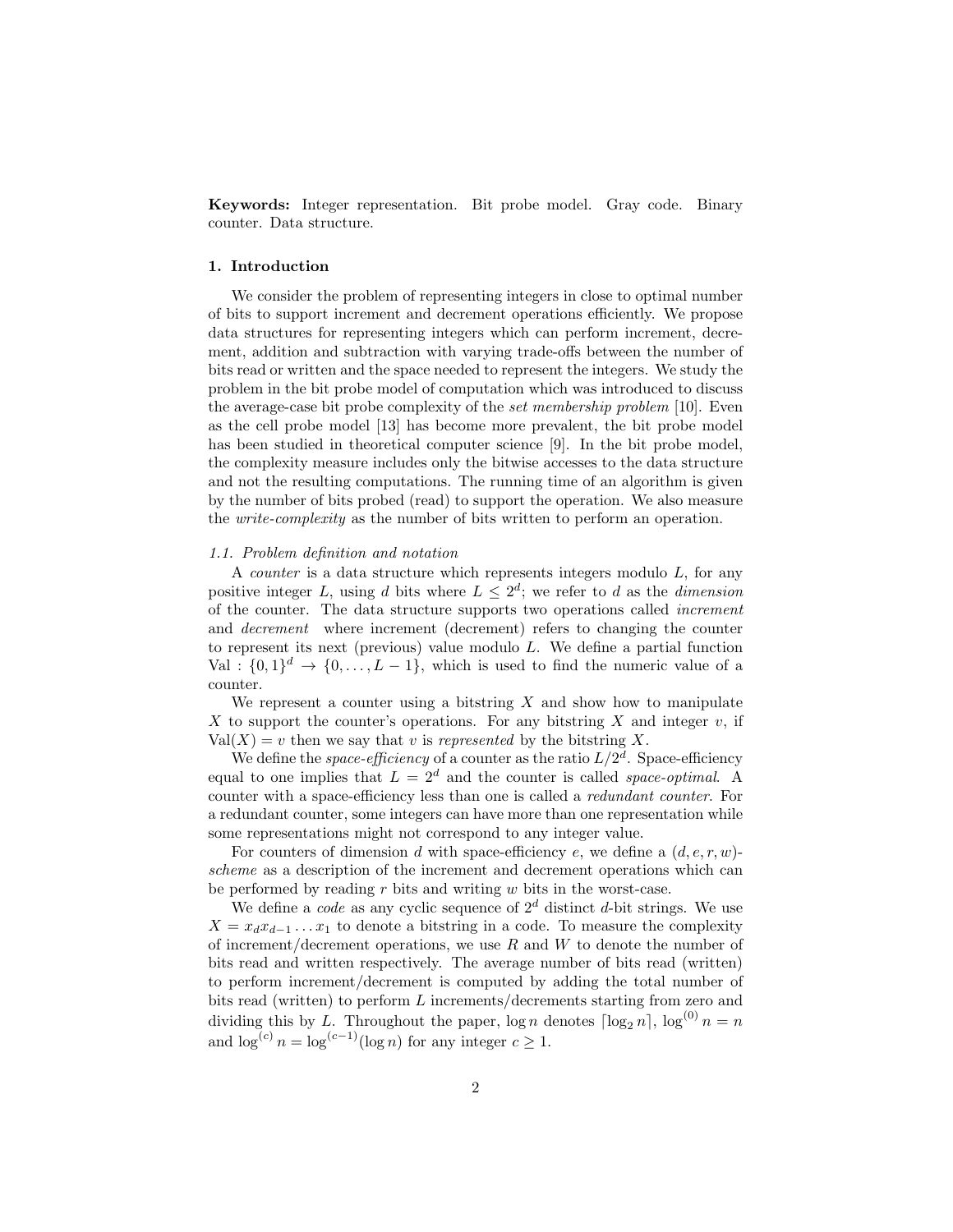| Dimension        | Space-                                 | Bits read $(R)$      |                  | Bits written $(W)$ | Inc. $\&$ | Ref.                                                                                                                                                                                  |
|------------------|----------------------------------------|----------------------|------------------|--------------------|-----------|---------------------------------------------------------------------------------------------------------------------------------------------------------------------------------------|
|                  | efficiency                             | Average-case         | Worst-case       | Worst-case         | Dec.      |                                                                                                                                                                                       |
|                  |                                        | $2-2^{1-n}$          |                  | $\,n$              |           | Binary                                                                                                                                                                                |
|                  |                                        | $\boldsymbol{n}$     |                  |                    |           | [5]                                                                                                                                                                                   |
| $\boldsymbol{n}$ |                                        | $6 \log n$           | $\boldsymbol{n}$ |                    |           |                                                                                                                                                                                       |
|                  |                                        | $O(\log^{(2c-1)} n)$ |                  | $\epsilon$         | N         | $\mathbf{1}$                                                                                                                                                                          |
| $n+1$            | 1/2                                    | O(1)                 | $\log n + 4$     |                    |           | 11                                                                                                                                                                                    |
| $n + \log n$     | $\left 2/n - O(2^{-n+1}\right)\right $ | 3                    | $\log n + 1$     | $\log n + 1$       |           | $\left\lceil 3 \right\rceil$                                                                                                                                                          |
| $n + t \log n$   | $1 - O(n^{-t})$                        | $O(\log^{(2c)} n)$   | $O(t \log n)$    | $2c+1$ $(c \ge 1)$ | N         |                                                                                                                                                                                       |
| O(n)             | $1/2^{O(n)}$                           | $O(\log n)$          | $O(\log n)$      |                    | N         | $[4] % \includegraphics[width=1\textwidth]{images/TrDiM-Architecture.png} \caption{The figure shows the results of the estimators in the left hand side.} \label{TrDiM-Architecture}$ |

Table 1: Summary of previous results

# 1.2. Previous work

The Standard Binary Code (SBC) uses n bits  $x_n x_{n-1} \ldots x_1$  to represent an integer in the range  $[0, \ldots, 2^n - 1]$ , where Val $(X) = \sum_{i=1}^n x_i 2^{i-1}$ . An SBC gives an  $(n, 1, n, n)$ -scheme, but the average number of bits read and written to perform increment/decrement is 2. A Gray code is any code in which successive bitstrings in the sequence differ in exactly one position. Gray codes have been studied extensively owing to their utility in digital circuits [12]. The problem of generating Gray codes has also been discussed by Knuth [8]. The Binary Reflected Gray Code (BRGC) [5] gives an  $(n, 1, n, 1)$ -scheme for increment/decrement. Bose et al. [1, 7, 6] have developed a different Gray code called Recursive Partition Gray Code (RPGC). A counter of dimension n using RPGC requires on average  $O(\log n)$  reads to perform increment operations. For the Gray codes BRGC and RPGC, we define  $Val(X)$  as the number of times one needs to increment the string  $0 \dots 0$  to obtain X.

For redundant counters, Munro and Rahman gave an  $(n+1, 1/2, \log n+4, 4)$ scheme  $[11]$ , i.e., using one additional bit of space the worst-case number of bits read can be reduced form n to  $\log n+4$ . For efficiency close to one, Bose et al. [1] describe an  $(n+t \log n, 1-O(n^{-t}), O(t \log n), 3)$ -scheme for any parameter  $t > 0$ . Fredman [4] provided a redundant  $(O(n), 1/2^{O(n)}, O(\log n), 1)$ -scheme, that with a constant factor space overhead supports increments with a logarithmic number of bit reads and a single bit write. The previous results are summarized in Table 1.

To add an integer  $M$  to an integer  $N$ , where  $M$  and  $N$  are represented in SBC or BRGC using m and n bits respectively, where  $m \leq n$ , we need  $O(n)$  time in the worst-case. Munro and Rahman [11] gave a representation which uses  $n+O(\log^2 n)$  bits to represent an integer in the range  $[0,\ldots,2^n-1]$ . Peforming addition or subtraction using this representation takes  $O(m + \log n)$  time.

## 1.3. Our results

For space-optimal counters, we define an  $(n, r, w)$ -scheme as a  $(d, e, r, w)$ scheme with  $d = n$  and  $e = 1$ . We present a  $(4, 3, 2)$ -scheme obtained by exhaustive search and use it to construct an  $(n, n-1, 3)$ -scheme which supports increment and decrement operations reading at most  $n - 1$  bits. All previously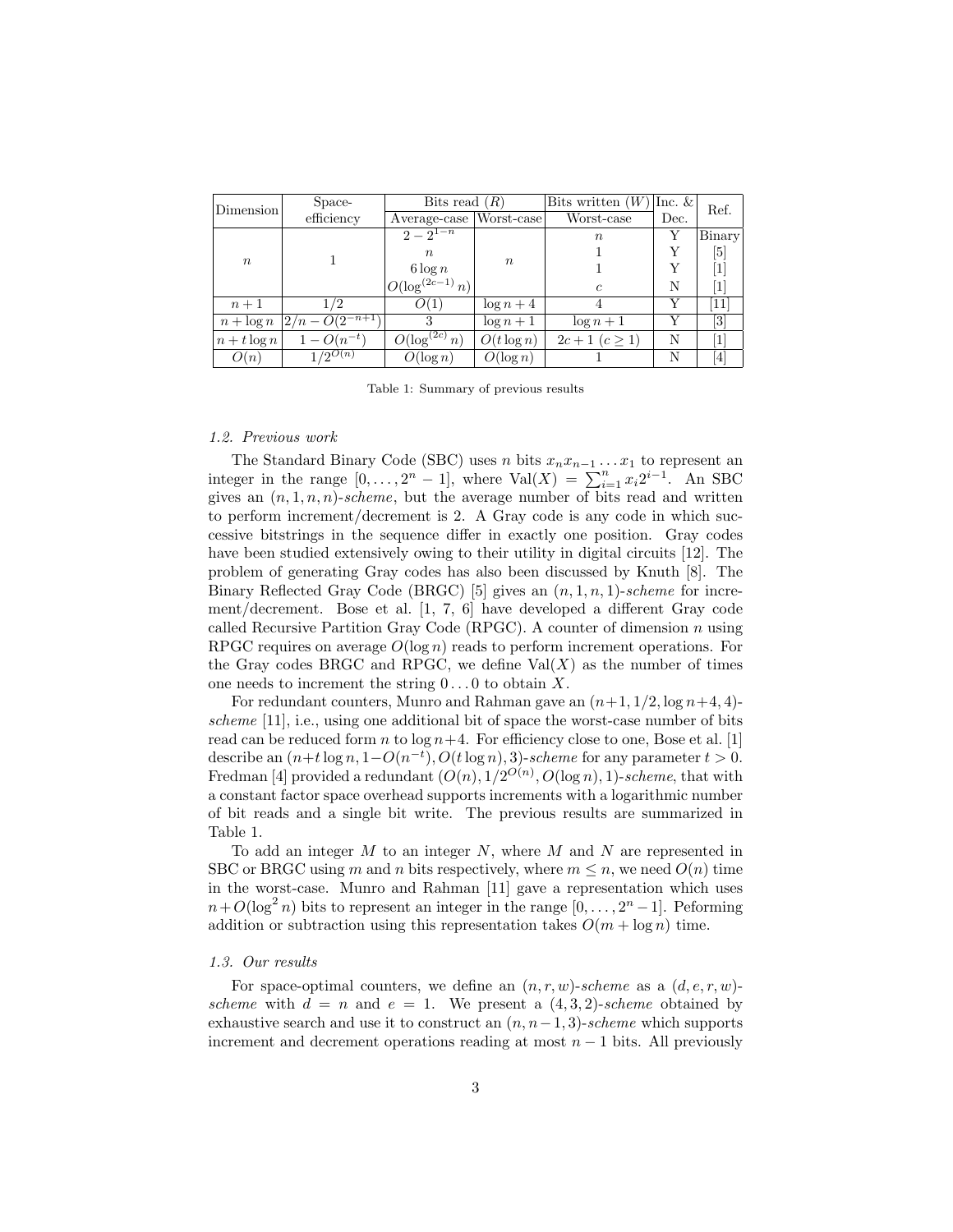| Dimension        | Space-     | Average-case                                                               | Worst-case               | Inc. $\&$          | Ref.           |      |                      |
|------------------|------------|----------------------------------------------------------------------------|--------------------------|--------------------|----------------|------|----------------------|
|                  | efficiency | R                                                                          | W                        | W                  |                | Dec. |                      |
|                  |            |                                                                            | 1.25                     |                    | $\overline{2}$ |      | Th. 1                |
| $\boldsymbol{n}$ |            | $O(\log n)$                                                                | $1 + O(2^{-n})$<br>$n-1$ |                    |                |      | Th. 2                |
|                  |            |                                                                            |                          | $\log n + t + 1$ 3 |                |      | Th. 3, $5$           |
|                  |            |                                                                            |                          | $\log n + t + 2$ 2 |                | N    | $ \text{Th. } 4, 5 $ |
| $\boldsymbol{n}$ |            | $\geq 1 - \frac{1}{2^t}  O(\log \log n)  1 + O(n^{-1})  \log n + t + 3  1$ |                          |                    |                |      | Th. $6$              |
|                  |            |                                                                            |                          | $\log n + t + 2$ 3 |                |      | Th. 7, $8$           |
|                  |            |                                                                            |                          | $\log n + t + 3$ 2 |                |      |                      |

Table 2: Summary of our results for increment/decrement operations

known results for space-optimal counters read n bits in the worst-case. For example, the codes BRGC and RPGC immediately give us  $(n, n, 1)$ -schemes. Bose et al. [1] state the conjecture that for Gray codes, any counter of dimension  $n$  requires  $n$  bits to be read in the worst-case to increment the counter. If this conjecture is true, this would imply that if there exists a space optimal counter with the property that all increments can be made by reading less than  $n$  bits, then it would need to write at least 2 bits in the worst-case.

For redundant counters, we provide an  $(n, 1/2, \log n + 3, 3)$ -scheme. We can further reduce the number of bits written to 2 by reading  $\log n + 4$  bits using the one bit read-write trade-off described in Section 3.2. We also provide an  $(n, 1 - 2^{-t}, \log n + t + 2, 2)$ -scheme for any integer  $1 \le t \le n - \log n - 1$ . By choosing  $t = t' \log n$ , we can achieve a space-efficiency of  $1 - O(n^{-t'})$  by reading  $O(t' \log n)$  bits and writing 2 bits which improves the write-complexity of [1]. Our results are summarized in Table 2.

To support addition and subtraction operations efficiently, we introduce data structures based on the counters mentioned above. We give a representation which uses  $n+O(\log n)$  bits to represent an integer in the range  $[0, \ldots, 2<sup>n</sup>-1]$  and supports addition and subtraction operations by reading  $O(m + \log n)$  bits and writing  $O(m)$  bits, improving the space complexity of Munro and Rahman [11]. We also show different trade-offs between the number of bits read in the worstcase and the number of bits used to represent a number while maintaining the write-complexity.

# 2. Space-optimal counters with increment and decrement

In this section, we describe space-optimal counters which are constructed using a  $(4, 3, 2)$ -scheme.

 $(4, 3, 2)$ -scheme. Figure 1 shows our  $(4, 3, 2)$ -scheme which represents integers from  $0 \ldots 15$ . The scheme was obtained through a brute force search. Assuming the integer is of the form  $x_4x_3x_2x_1$ , the increment and decrement trees for our  $(4, 3, 2)$ -scheme are shown in Figure 1. For any internal node corresponding to reading bit  $x_t$ , the left edge corresponds to  $x_t = 0$  and the right edge corresponds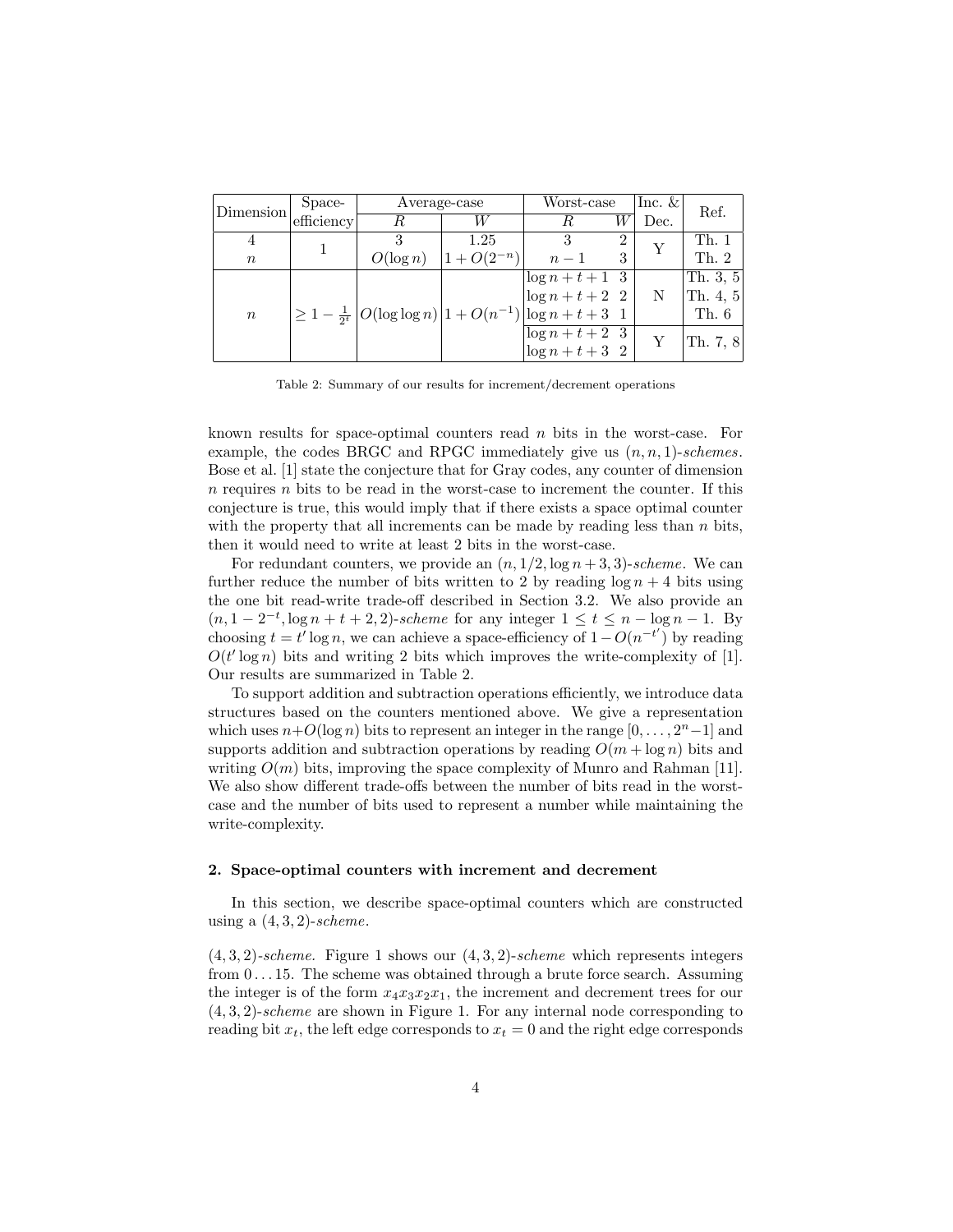

Figure 1: The increment and decrement trees for the  $(4, 3, 2)$ -scheme and the generated sequence (numbers above the arrows are the number of bits changed)

to  $x_t = 1$ . The leaves contain information about the new values for the bits read and the modified bits are shown underlined in the tree and the text. It is easy to see that a space-optimal scheme can only write to bits that were read.

As an example, for the fifth leaf from the left in the increment tree, old  $x_1x_3x_2 = 100$  and new  $x_1x_3x_2 = 010$ . To increment 9, for example, we take its representation in the  $(4, 3, 2)$ -scheme 0111 and go through the path  $x_1x_3x_4 = 110$  in the increment tree to reach the seventh leaf; so the new values are  $x_1x_3x_4 = 111$  and the new representation is 1111 which represents 10 (ten). To decrement 9, we go through the path  $x_1x_3x_4 = 110$  in the decrement tree to reach the seventh leaf; so the new values are  $x_1x_3x_4 = 010$  and the representation is 0110 which represents 8.

Theorem 1. There exists a space-optimal counter of dimension 4 which supports increment and decrement operations with  $R = 3$  and  $W = 2$  in the worstcase. On average, an increment/decrement requires  $R = 3$  and  $W = 1.25$ .

#### 2.1. Constructing an  $(n, n-1, 3)$ -scheme using a  $(4, 3, 2)$ -scheme

We construct an *n*-bit space-optimal counter for  $n > 4$  by dividing the representation for an integer X into two sections  $X_{(4,3,2)}$  and  $X_G$  of length 4 and  $n-4$  respectively, where  $X_{(4,3,2)}$  uses the above-mentioned  $(4,3,2)$ -scheme and  $X_G$  uses RPGC [1]. To increment X, we first increment  $X_G$  and then check if it represents 0. If  $X_G$  is 0, then we increment  $X_{(4,3,2)}$ . To decrement, we decrement  $X_{\text{G}}$ , and decrement  $X_{(4,3,2)}$  if  $X_{\text{G}}$  was zero before the decrement.

*Worst-case analysis.* In the worst-case, increment and decrement require  $n-4$ reads and 1 write to increment/decrement  $X<sub>G</sub>$  and then 3 reads and 2 writes to increment/decrement  $X_{(4,3,2)}$ , providing us with  $n-1$  reads and 3 writes overall.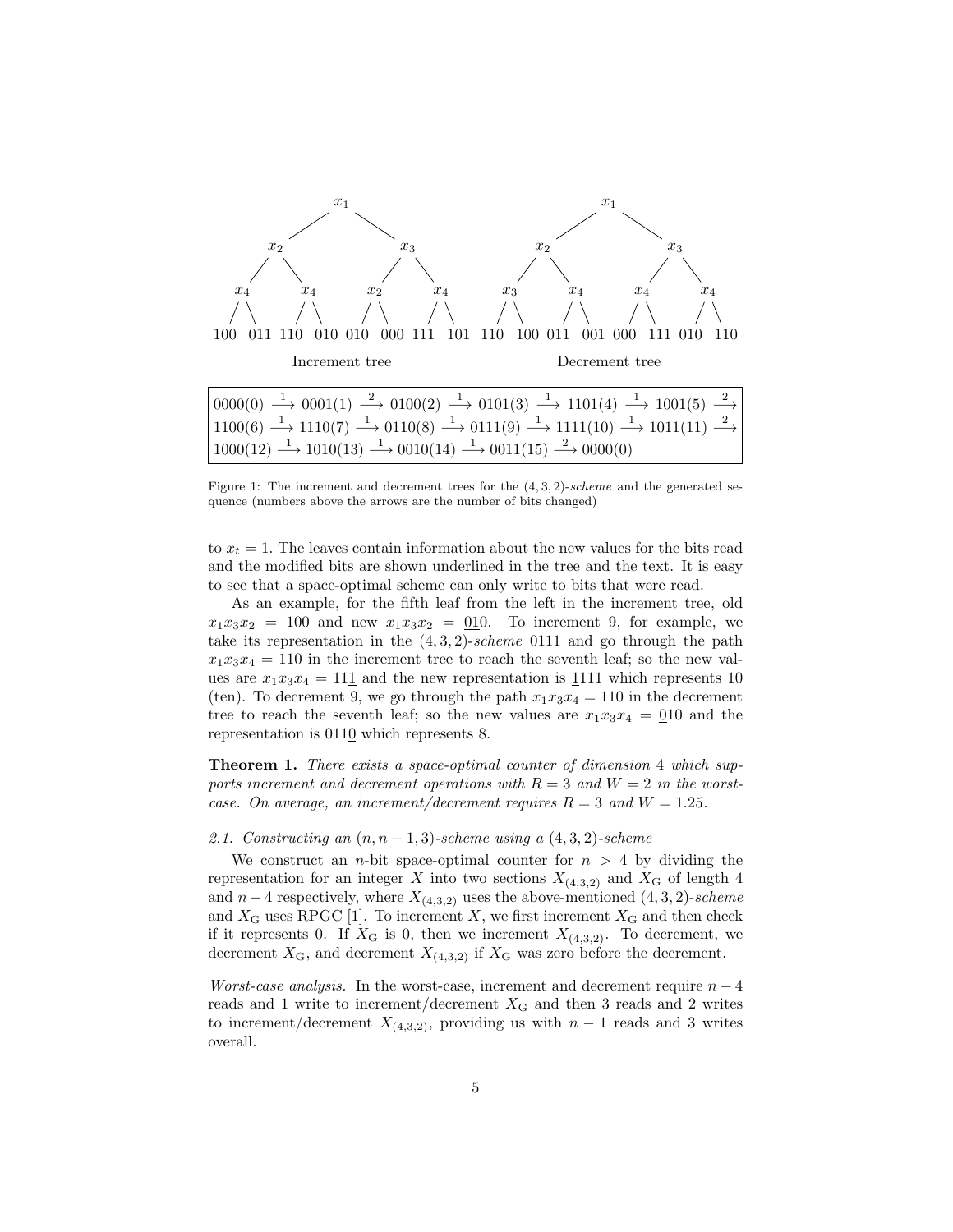

Figure 2: Structure of an  $(n, n-1, 3)$ -scheme

Average-case analysis.  $X_G$  is represented using RPGC where performing an increment or decrement operation on a counter of dimension  $n$  requires  $6 \log n$ average number of reads (although [1, Theorem 2] considers only generating the next bitstring, i.e., increment operation, one can verify that the same analysis holds for the decrement operations as well). The worst-case and hence the average number of writes to increment or decrement a counter using RPGC is 1. Since the average number of reads and writes for  $X_{(4,3,2)}$  are 3 and 1.25 respectively, and we increment/decrement  $X_{(4,3,2)}$  only in one out of every  $2^{n-4}$ bitstrings, the average number of reads and writes are  $6 \log(n-4) + 3/2^{n-4}$  and  $1 + 1.25/2^{n-4}$  respectively.

**Theorem 2.** There exists a space-optimal counter of dimension  $n > 4$  which supports increment and decrement operations with  $R = n - 1$  and  $W = 3$  in the worst-case. On average, an increment/decrement requires  $R = 6 \log(n - 4) +$  $O(2^{-n})$  and  $W = 1 + O(2^{-n})$ .

To the best of our knowledge, this is the first space-optimal counter with  $R$ strictly less than n.

#### 2.2. Exhaustive search results

|   |                                                     | $1 \t2 \t3 \t4$         | $1 \t2 \t3 \t4 \t5$                                 |
|---|-----------------------------------------------------|-------------------------|-----------------------------------------------------|
|   | $1 \t2 \t3$                                         |                         | $\perp$ $\perp$ ? $\overline{+}$ <sup>T</sup><br>1. |
|   | $\overline{\perp}$ $\perp$ $+$ <sup>1</sup> '<br>1. | $2 \perp$               | $2\perp\perp\perp$ ? +                              |
| w |                                                     | w<br>w<br>$3\mid \perp$ | $3 \perp \perp \square +^2 +$                       |
|   | $3 \perp$                                           |                         |                                                     |
|   |                                                     |                         | 5 <sup>1</sup>                                      |

Figure 3: Exhaustive search results for  $(n, r, w)$ -scheme for  $n = 3, 4$  and 5 respectively

We used exhaustive search to find  $(n, r, w)$ -schemes for small values of n. The results are shown in Figure 3 for  $n = 3$ , 4 and 5 respectively. For a combination of n, r and w, a ' $\perp$ ' shows that no counter exists and a ' $+$ ' refers to its existence. A superscript of 1 shows that this is a Gray code while 2 refers to Theorem 2. A '?' shows that the existence of  $(n, r, w)$ -scheme remains unknown for the corresponding value. A value enclosed by a box shows that no counters were found by our brute-force search.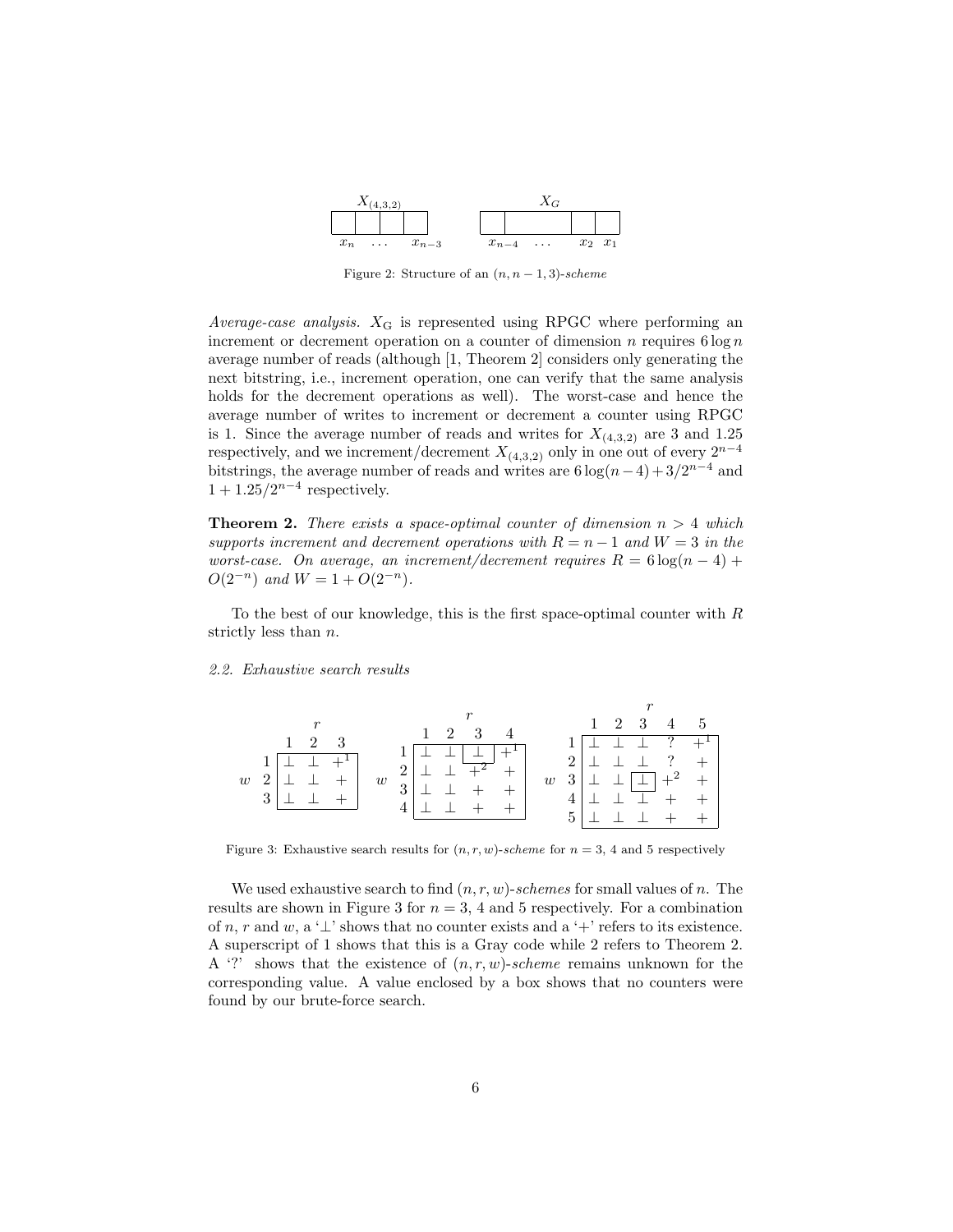#### 3. Redundant counters with increment

To reduce the number of bits read exponentially, we consider counters with space-efficiency less than one. In this section, we discuss redundant counters supporting increment and which show better results and trade-offs for bits read and written.

#### 3.1. Counters with one-bit redundancy



Figure 4: Structure of a one-bit redundant counter

Construction. We use n bits to represent integers in the range  $[0 \dots 2^{n-1} - 1]$ . An integer X represented by  $x_n \dots x_1$  consists of an upper block  $X_H$  of the  $n - \log n - 1$  bits  $x_n \dots x_{\log n+2}$ , a carry bit  $S = x_{\log n+1}$ , and a lower block  $X_L$ of the log n bits  $x_{\log n} \dots x_1$ . We let  $\ell$  refer to the value represented by  $X_L$ , and let  $p = \ell + \log n + 2$  be a location in  $X_H$ . This is used to perform a delayed propagation of the carry as explained below. We represent  $X_L$  using the Gray code RPGC, so that an increment operation writes only one bit in  $X_L$ . The block  $X_H$  is represented using SBC. Using  $|X_K|$  to denote the number of bits in  $X_K$ , and  $X_K$  to also represent Val $(X_K)$ , the value of X is given by:

$$
Val(X) = \ell + 2^{|X_L|} \cdot ((X_H + 2^{\ell} \cdot S) \bmod 2^{|X_H|}).
$$

Increment. The increment step is summarized in Table 3. We determine the number of bits read and written in the worst-case by finding the maximum values of R and W respectively.  $X_L$  and S are read at every step, therefore R is at least  $\log n + 1$ .  $S = 1$  implies that the carry needs to be propagated and we will read one bit from  $X_H$ , whereas  $S = 0$  implies no carry propagation and we do not need to access  $X_H$ . If  $\ell \ge |X_H|$ , we set S to 0. The different cases for increment are the following, where  $\ell_{\text{max}} = 2^{|X_L|} - 1$ :

**Case 1.**  $S = 0$  and  $\ell < \ell_{\text{max}}$ : Increment  $X_L$ .  $(R = \log n + 1, W = 1)$ 

- **Case 2.**  $S = 1, \ell < |X_H|$ , and  $x_p = 1$ : Propagation of the carry. Change  $x_p$ to 0, and increment  $X_L$ .  $(R = \log n + 2, W = 2)$
- **Case 3.**  $S = 1, \ell < |X_H|$ , and  $x_p = 0$ : Final bit flip in  $X_H$ . Change  $x_p$  to 1, S to 0, and increment  $X_L$ .  $(R = \log n + 2, W = 3)$ .
- **Case 4.**  $S = 1$  and  $\ell = |X_H|$ : p is outside  $X_H$ , reset carry bit. Set S to 0, and increment  $X_L$ .  $(R = \log n + 1, W = 2)$
- **Case 5.**  $S = 0$  and  $\ell = \ell_{\text{max}}$ :  $X_L$  reached the max value, initialize a new carry. Set S to 1, and increment  $X_L$  (i.e., set  $X_L$  to zero).  $(R = \log n + 1,$  $W = 2$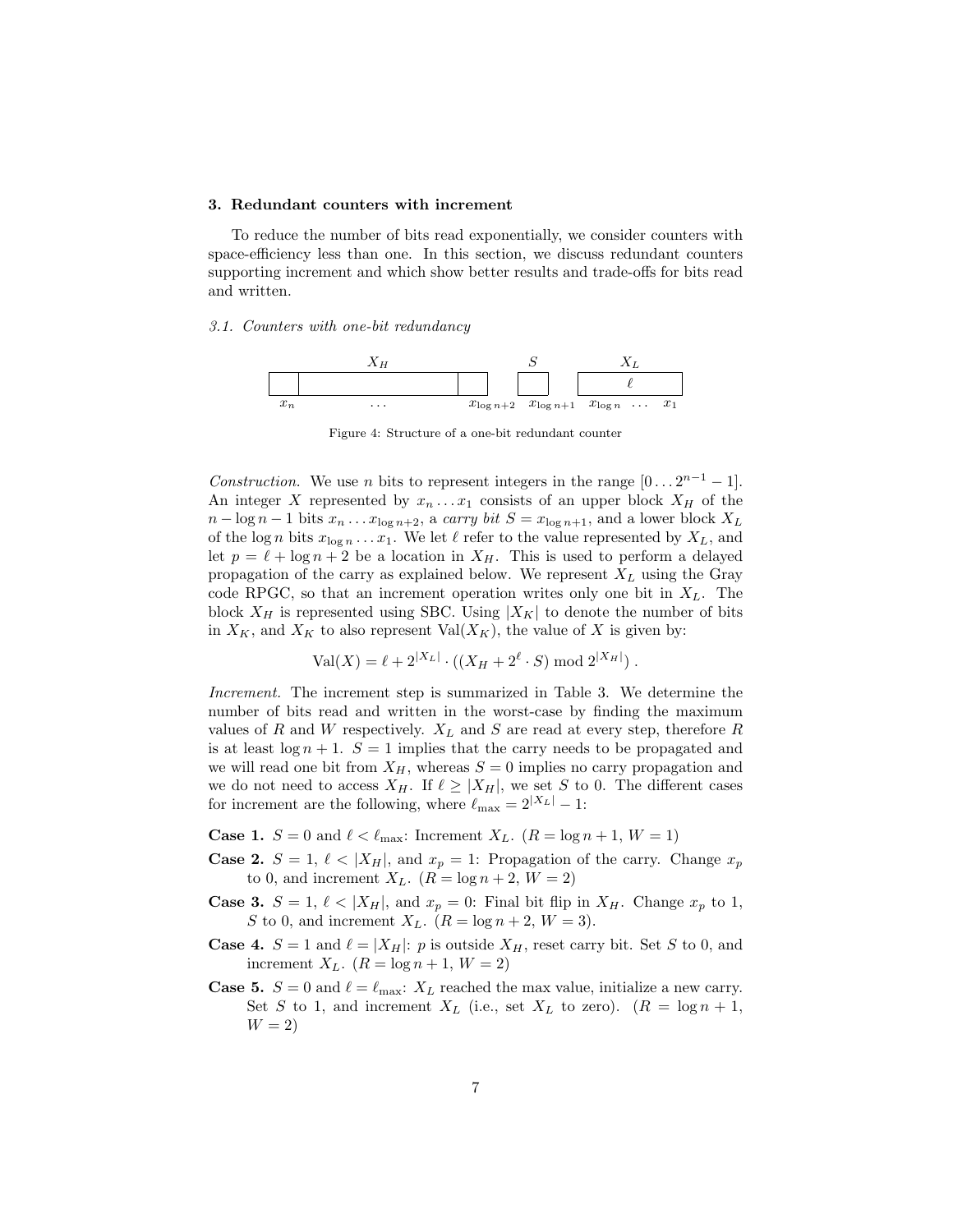|                | Previous          | New |                   |   |                  |
|----------------|-------------------|-----|-------------------|---|------------------|
|                |                   | S   | $x_p$             | S | $x_{n}$          |
|                | $\rm <\ell_{max}$ |     | $\boldsymbol{x}$  |   | $\boldsymbol{x}$ |
| $\overline{2}$ | $< X_H $          |     |                   |   | U                |
| 3              | $< X_H $          |     | $\mathbf{\Omega}$ | U |                  |
| $\overline{4}$ | $=  X_H $         |     |                   | 0 |                  |
| 5              | $=\ell_{\max}$    |     |                   |   |                  |

Table 3: Transition table for the increment step where  $\ell = \text{Val}(X_L)$ ,  $\ell_{\text{max}} = 2^{|X_L|} - 1$ , and  $p = \log n + \ell + 2$ . Underlines show the changed bits, x represents 'don't care' condition, and '-' shows that the value does not exist

Average-case analysis. The average number of bits read to increment  $X_L$  is  $O(\log \log n)$ , since  $X_L$  is a  $(\log n)$ -bit RPGC. The bit S is read at every step and it is flipped at most twice out every n steps. When  $S = 1$ , we also need to read  $O(\log n)$  bits to find Val $(X_L)$ , but on average  $S = 1$  only for two out of n steps. To test if  $\ell = \ell_{\text{max}}$  on average two bits of  $X_L$  are read. Thus the average number of bits read is  $O(\log \log n)$ . The average number of writes is  $1 + O(n^{-1})$ since we need to change S at most twice out of n steps and  $X_H$  on average at most twice out of  $n$  steps. Hence we have the following theorem.

**Theorem 3.** There exists a counter of dimension n with efficiency  $1/2$  which supports increment operations with  $R = \log n + 2$  and  $W = 3$ . On average, an increment requires  $R = O(\log \log n)$  and  $W = 1 + O(n^{-1})$ .

# 3.2. One bit read-write trade-off

We next show how to modify the increment step of the previous section (Theorem 3) to reduce W from 3 to 2 by increasing R by 1.

Increment. The worst-case for the number of writes, W, happens in Case 3 of the increment procedure in Section 3.1 where  $W = 3$ , since S and one bit each in  $X_H$  and  $X_L$  are modified. As it turns out, we can improve W further by delaying setting  $S = 0$  by one step if we read another bit. Instead of reading just one bit  $x_p$  from  $X_H$  when  $S = 1$ , we can read the pair  $(x_p, x_{p-1})$ . If the previously modified bit  $x_{p-1} = 1$ , then the propagation of the carry is complete, else we flip the current bit  $x_p$ . The only exception to this case is when  $\ell = 0$ . In this case, only the first bit of  $X_H$  is read and flipped. We modify the cases 2 and 3 of the increment procedure in Section 3.1 as described below. Table 4 shows the resulting transitions.

- **Cases 2a and 3a**  $S = 1$  and  $\ell = 0$ : flip first bit in  $X_H$  and increment  $X_L$ .  $(R = \log n + 2, W = 2).$
- **Case 2b and 3b**  $S = 1, 0 < \ell < |X_H|$ , and  $x_{p-1} = 0$ : propagation of the carry to continue.  $x_{p-1} = 0$  implies that the previous bit was 1 before getting modified. Therefore, flip  $x_p$  irrespective of its value and increment  $X_L$ .  $(R = \log n + 3, W = 2)$ .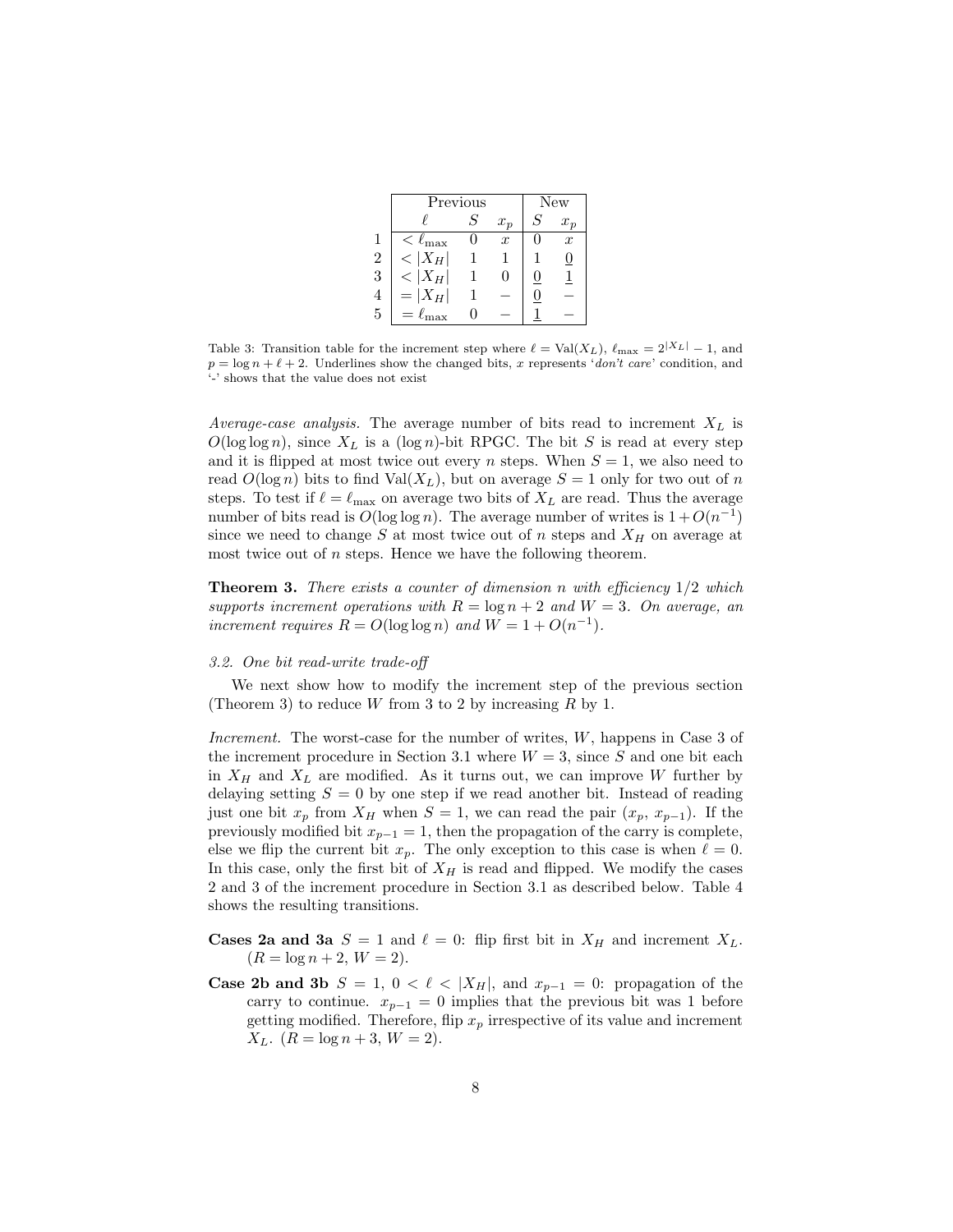|                | Previous              | New |                  |                  |   |                  |
|----------------|-----------------------|-----|------------------|------------------|---|------------------|
|                |                       | S   | $x_p$            | $x_{p-1}$        | S | $x_p$            |
| $\mathbf{1}$   | $\leq \ell_{\rm max}$ |     | $\boldsymbol{x}$ | $\boldsymbol{x}$ |   | $\boldsymbol{x}$ |
| 2a             | $= 0$                 |     |                  |                  |   | 0                |
| $_{\rm 2b}$    | $0 < \ell <  X_H $    |     |                  |                  |   | $\overline{0}$   |
| 3a             | $= 0$                 |     |                  |                  |   | $\overline{1}$   |
| $_{\rm 3b}$    | $0 < \ell <  X_H $    |     |                  |                  |   | $\overline{1}$   |
| 3c             | $0 < \ell <  X_H $    |     | $\boldsymbol{x}$ |                  |   | $\boldsymbol{x}$ |
| $\overline{4}$ | $= X_H $              |     |                  | $\boldsymbol{x}$ |   |                  |
| $\overline{5}$ | $=\ell_{\rm max}$     |     |                  |                  |   |                  |

Table 4: Transition table for the increment step for read-write trade-off where  $\ell = Val(X_L)$ ,  $\ell_{\text{max}} = 2|X_L| - 1$  and  $p = \log n + \ell + 2$ . Underlines show the changed bits, x represents 'don't care' condition, and '-' shows that the value does not exist

**Case 3c**  $S = 1$  and  $x_{p-1} = 1$ : The previous bit was 0 before modification, hence carry has been propagated and  $x_p$  is not read. Reset S to 0 and increment  $X_L$ .  $(R = \log n + 2, W = 2)$ .

This improves the overall worst-case write-complexity to 2. The number of reads and writes required in average-case are  $O(\log \log n)$  and  $1 + O(n^{-1})$ respectively as described in Section 3.1. The value of a counter is

$$
Val(X) = (\ell + 2^{|X_L|} \cdot (X_H + 2^{\ell} \cdot \chi(X)))
$$
 mod 2<sup>n</sup> ,

where  $\chi(X) = 1$  if  $S = 1 \wedge (\ell = 0 \vee x_{p-1} = 0)$ ; otherwise  $\chi(X) = 0$ . We show a sequence of increments for an 8-bit integer using standard binary code and a one-bit redundant counter in Figure 5.

**Theorem 4.** There exists a counter of dimension n with efficiency  $1/2$  which supports increment operations with  $R = \log n + 3$  and  $W = 2$ . On average, an increment requires  $R = O(\log \log n)$  and  $W = 1 + O(n^{-1})$ .

#### 3.3. Forbidden-state counter

To increase the space-efficiency of the above proposed representation, we modify the data structure proposed in  $[1]$  for a counter of dimension n, which uses a particular set of t bits as a forbidden state.

Construction. An integer  $X = x_n \dots x_1$  consists of  $X_H = x_n \dots x_{\log n+t+1}$ ,  $X_F = x_{\log n+t} \dots x_{\log n+1}$  and  $X_L = x_{\log n} \dots x_1$  of  $n - \log n - t$ , t and  $\log n$  bits respectively. Similar to the one-bit redundant counter discussed in Section 3.1,  $X_H$  and  $X_L$  represent the upper and lower blocks in the integer while  $X_F$  acts as an alternative to the carry bit  $S$ . We use  $\ell$  to refer to the value represented by  $X_L$ , and  $F_{\text{max}}$  refers to the value  $2^t - 1$ .

All the states for which  $Val(X_F) < F_{\text{max}}$  are considered as *normal* states for  $X_F$  and the state where  $Val(X_F) = F_{\text{max}}$  is used to propagate the carry over  $X_H$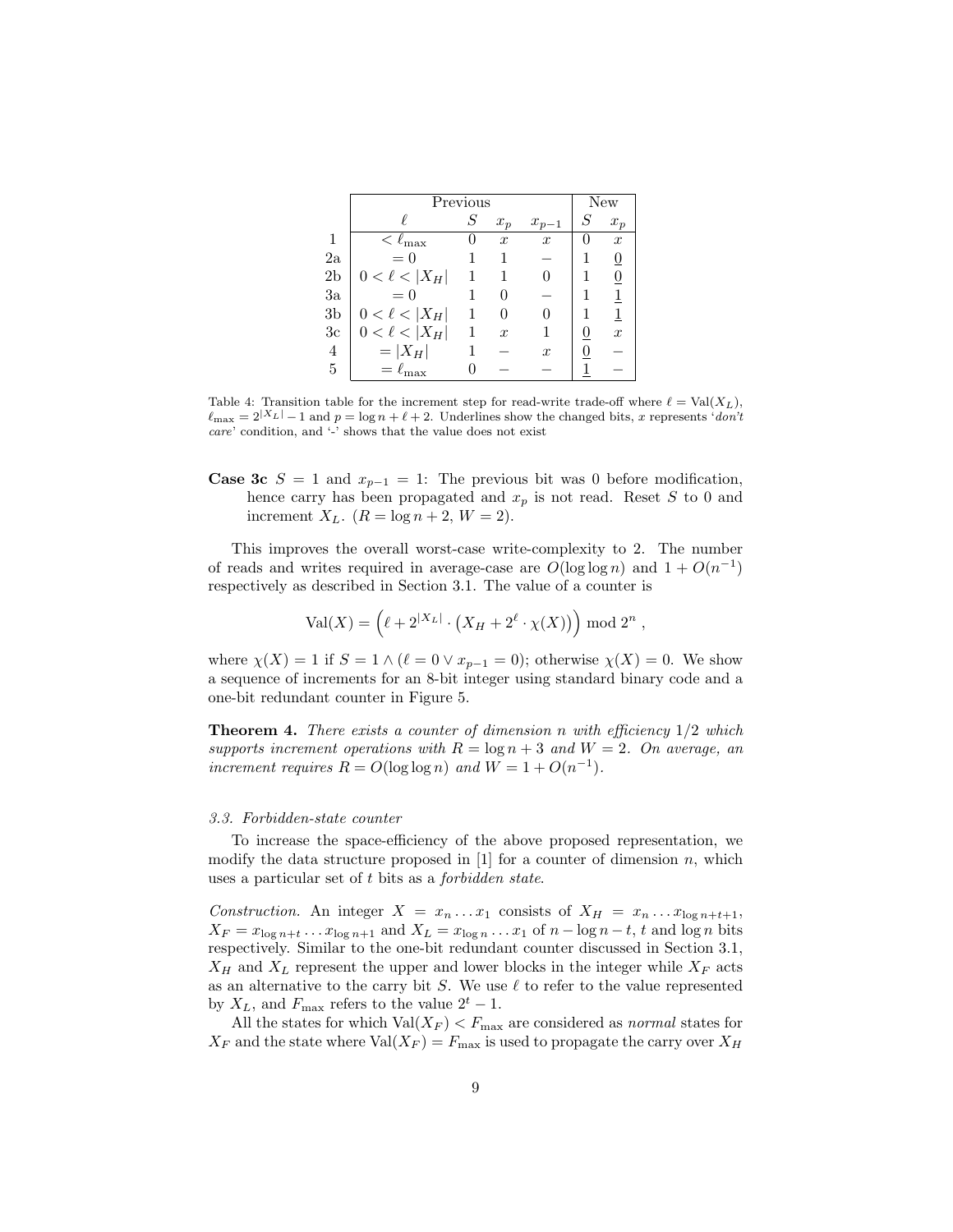| Х                                                                                              | $X_H$<br>$X_L$<br>S                                                             | $X_L$<br>$X_H$<br>$S_{-}$                                                            |
|------------------------------------------------------------------------------------------------|---------------------------------------------------------------------------------|--------------------------------------------------------------------------------------|
| $\Omega$<br>$\mathbf{1}$<br>1 1<br>0                                                           | 1<br>$\Omega$<br>$\Omega$<br>$\overline{0}$<br>$\Omega$<br>$\Omega$<br>$\Omega$ | $\Omega$<br>$\Omega$<br>$\mathbf{1}$<br>$\left($<br>$\Omega$<br>$\Omega$<br>$\theta$ |
|                                                                                                |                                                                                 |                                                                                      |
| $\theta$<br>0<br>$\overline{0}$<br>$\overline{0}$<br>$\overline{0}$<br>$\theta$<br>$\cup$<br>T | $\theta$<br>0<br>$\Omega$<br>$\Omega$<br>0<br>T                                 | $\Omega$<br>0<br>$\Omega$<br>$\theta$<br>$\theta$                                    |
|                                                                                                |                                                                                 |                                                                                      |
| 4.3752470<br>0 <sub>1</sub><br>0<br>$\theta$<br>$\theta$<br>$\theta$                           | 1<br>$\theta$                                                                   | $\Omega$<br>$\Omega$<br>$\theta$                                                     |
|                                                                                                |                                                                                 |                                                                                      |
| 5.2128680<br>0 <sub>1</sub><br>0<br>1<br>$\theta$<br>$\overline{0}$<br>$\theta$                | $\theta$                                                                        | $\Omega$                                                                             |
|                                                                                                |                                                                                 |                                                                                      |
| 6.6675050<br>$\Omega$<br>0 <sub>1</sub><br>$\theta$<br>$\theta$                                | $\left( \right)$<br>$\theta$                                                    | $\Omega$<br>0                                                                        |
|                                                                                                |                                                                                 |                                                                                      |
| 6.8431750 0 1<br>$\theta$<br>$\overline{0}$<br>$\overline{0}$<br>$\left( \right)$              |                                                                                 | 0<br>0                                                                               |
|                                                                                                |                                                                                 |                                                                                      |
| 1.                                                                                             | $\rm (ii)$                                                                      | 'iii)                                                                                |

Figure 5: Five increments for an 8-bit integer using (i) Standard binary code (SBC), (ii) Onebit redundant counter with  $W = 3$ , and (iii) with  $W = 2$ .  $X_H$  and  $X_L$  are represented using SBC and RPGC respectively



Figure 6: Structure of a forbidden-state counter

(conceptually  $Val(X_F) = F_{\text{max}}$  corresponds to  $S = 1$ ). This representation will allow us to represent a  $1 - 1/2^t$  fraction of the  $2^n$  numbers and hence has efficiency equal to  $1 - 1/2^t$ . The block  $X_H$  is represented using SBC while  $X_F$ and  $X_L$  are each individually represented using RPGC. The value of of a counter is

$$
\text{Val}(X) = \ell + 2^{|X_L|} \cdot \left\{ \begin{array}{ll} F_{\text{max}} \cdot X_H + X_F & \text{if } X_F < F_{\text{max}} \\ F_{\text{max}} \cdot \left( (X_H + 2^{\ell}) \bmod 2^{|X_H|} \right) & \text{if } X_F = F_{\text{max}} \end{array} \right.
$$

Increment. The increment scheme is similar to the one-bit redundant counter of Section 3.1. We first read  $X_L$  and  $X_F$ . If  $X_F \neq F_{\text{max}}$ , we increment  $X_L$ . If  $X_L$  now becomes 0, we also increment  $X_F$ . For the case  $X_F = F_{\text{max}}$ , block  $X_L$ is used to point to a position p in  $X_H$ . If the bit  $x_p$  at position p is equal to 1, it is set to 0 and  $X_L$  is incremented to point to the next position in  $X_H$ . This corresponds to the increment scheme in the one-bit redundant counter when S is set to 1. If  $X_L$  now equals  $n-\log n-t$ , then we increment  $X_F$  (to set  $X_F = 0$ and terminate the propagation of the carry). On the other hand, if the value of bit  $x_p$  is 0, we set  $x_p$  to 1 and  $X_F$  is incremented (to set  $X_F = 0$ ). This corresponds to the carry bit S being set to 0 in Section 3.1.

*Worst-case analysis.* The above scheme gives a representation with  $R = \log n +$  $t+1$  and  $W = 3$ . Similar to Section 3.2, we can also obtain a representation with  $R = \log n + t + 2$  and  $W = 2$  by reading  $x_{p-1}$  and postponing incrementing  $X_F$ from  $F_{\text{max}}$  to 0 by one step.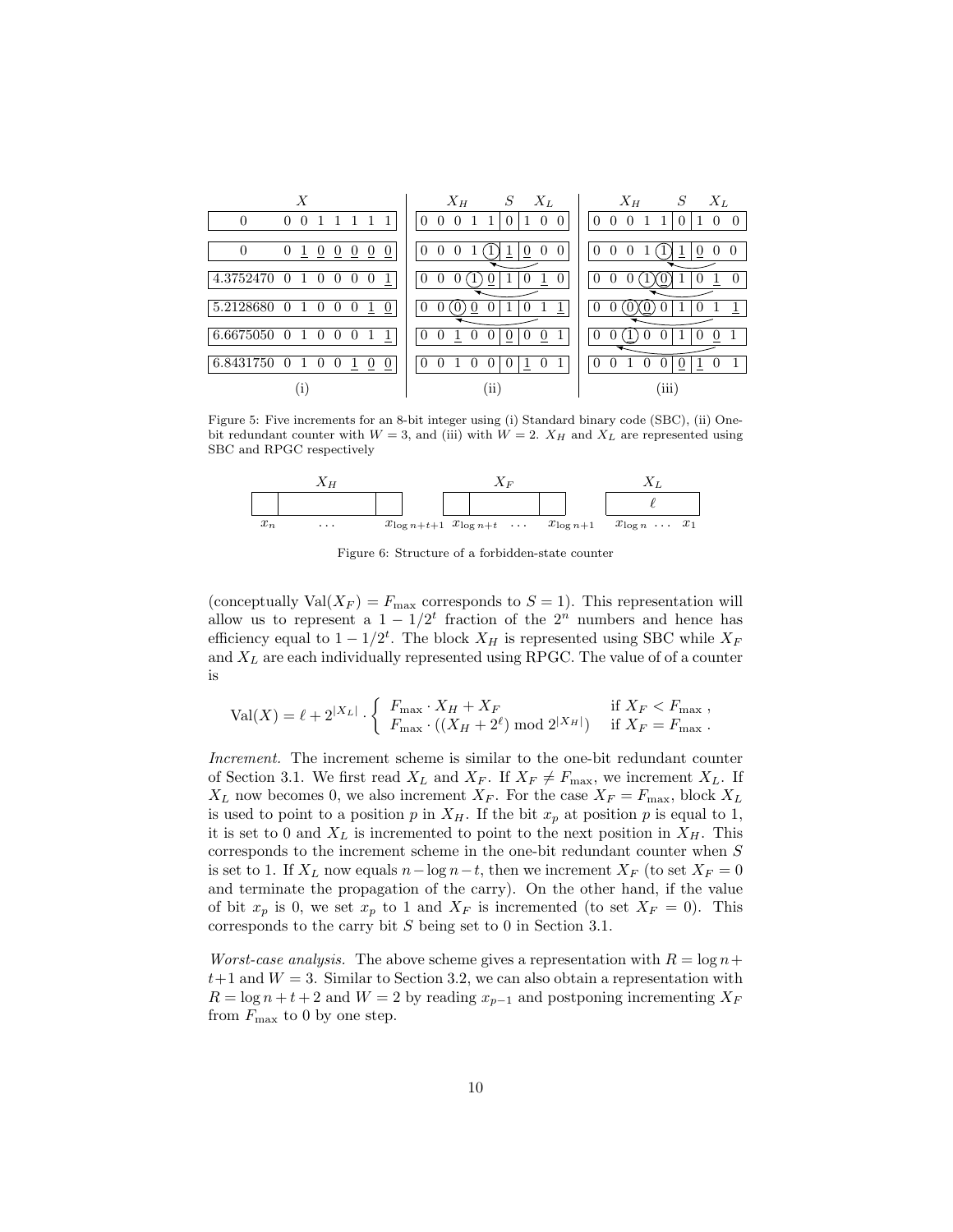|                       | Previous                                        |                  |                  |          | New                |                  |                  |
|-----------------------|-------------------------------------------------|------------------|------------------|----------|--------------------|------------------|------------------|
| ł                     | $X_F$                                           |                  | $x_p$ $x_{p-1}$  | $\ell$   | $X_F$              |                  | $x_p$ $x_{p-1}$  |
| $< \ell_{\rm max}$    | $\langle F_{\text{max}}-1, \text{ even}\rangle$ | $\boldsymbol{x}$ | $\boldsymbol{x}$ | $\ell+1$ | $X_F$              | $\boldsymbol{x}$ | $\boldsymbol{x}$ |
| $\ell_{\rm max}$      | $\langle F_{\rm max}-1,$ even                   | $\boldsymbol{x}$ | $\boldsymbol{x}$ | $\ell$   | $X_F+1$            | $\boldsymbol{x}$ | $\boldsymbol{x}$ |
| > 0                   | $\langle F_{\text{max}}-1, \text{ odd}\rangle$  | $\boldsymbol{x}$ | $\boldsymbol{x}$ | $\ell-1$ | $X_F$              | $\boldsymbol{x}$ | $\boldsymbol{x}$ |
| $\overline{0}$        | $\langle F_{\text{max}}-1, \text{ odd}\rangle$  | $\boldsymbol{x}$ | $\boldsymbol{x}$ | $\ell$   | $X_F+1$            | $\boldsymbol{x}$ | $\boldsymbol{x}$ |
|                       | $F_{\rm max} - 1$                               | 0                |                  |          | $F_{\rm max}$      | $\theta$         |                  |
| 0                     | $F_{\text{max}}-1$                              |                  |                  |          | $F_{\text{max}}-1$ |                  |                  |
| $0 < \ell \leq  X_H $ | $F_{\text{max}}-1$                              | $\boldsymbol{x}$ |                  | ł.       | $F_{\rm max} - 1$  | $\boldsymbol{x}$ | 0                |
| $0 < \ell <  X_H $    | $F_{\text{max}}-1$                              |                  | $\Omega$         | $\ell+1$ | $F_{\text{max}}-1$ | -1               | 0                |
| $0 < \ell <  X_H $    | $F_{\text{max}}-1$                              | 0                | $\Omega$         | ł.       | $F_{\rm max}$      | 0                | 0                |
| $ X_H $               | $F_{\text{max}}-1$                              |                  | $\Omega$         |          | $F_{\rm max}$      |                  | $\theta$         |
| $0 \leq \ell <  X_H $ | $F_{\rm max}$                                   | $\theta$         | $\mathcal{X}$    |          | $F_{\rm max}$      |                  | $\boldsymbol{x}$ |
| $0 \leq \ell <  X_H $ | $F_{\rm max}$                                   |                  | $\boldsymbol{x}$ |          | $\overline{0}$     |                  | $\boldsymbol{x}$ |
| $ X_H $               | $F_{\rm max}$                                   |                  | $\boldsymbol{x}$ |          |                    |                  | $\boldsymbol{x}$ |

Table 5: Transition table for the increment step writing only one bit.  $\ell = Val(X_L)$ ,  $\ell_{\text{max}} =$  $2^{|X_L|}-1$  and  $p = \log n + \ell + t + 1$ . Underlines show the modified values, x represents 'don't care' condition, and '-' shows that the value does not exist

Average-case analysis. The average number of reads and writes to increment the log n bits in  $X_L$  are  $O(\log \log n)$  and 1 respectively. The average number of reads and writes to increment  $X_F$  are  $O(\log t)$  and 1 respectively. Since  $X_F$  is incremented at most twice in every *n* steps, this adds only  $O(\frac{\log t}{n})$  and  $O(\frac{1}{n})$  to the average number of reads and writes, respectively. Similarly, incrementing  $X_H$  also takes  $O(\frac{1}{n \cdot F_{\text{max}}})$  reads and writes on average. In addition, at every step we need to check if  $\operatorname{Val}(X_F)$  is equal to either  $F_{\text{max}}$  or  $F_{\text{max}} - 1$  which requires an average of  $O(1)$  reads. Finally the cost of reading  $X_L$  to find p on average costs at most  $O(\frac{1}{n \cdot F_{\text{max}}} \log n)$ . Thus we have the following theorem.

**Theorem 5.** Given two integers n and t such that  $t \leq n - \log n$ , there exists a counter of dimension n with efficiency  $1 - 2^{-t}$  which supports increment operations with  $R = \log n + t + 1$  and  $W = 3$  or  $R = \log n + t + 2$  and  $W = 2$ . On average, an increment requires  $R = O(\log \log n)$  and  $W = 1 + O(n^{-1})$ .

# 3.4. Redundant counters with increment using one bit write

In this section we present a scheme supporting increment with only one bit write. The main idea is to modify the scheme of Theorem 5 with  $W = 2$ and  $R = \log n + t + 2$  to have two forbidden states  $F_{\text{max}} - 1$  and  $F_{\text{max}}$ , for  $t \geq 2$ . Whenever the increment algorithm in Section 3.3 needs to flip two bits simultaneously, we instead perform it over two increments. More specifically, carry propagation happens in the state  $X_F = F_{\text{max}} - 1$  where we alternate between clearing  $x_{p-1}$  and incrementing  $\ell$ . For the final carry position we have the state  $X_F = F_{\text{max}}$ , where we set  $x_p$ .

As in Section 3.3 a counter consists of three parts  $X_H$ ,  $X_F$ , and  $X_L$  of  $n - \log n - t$ , t, and  $\log n$  bits, respectively, where  $X_H$  is represented using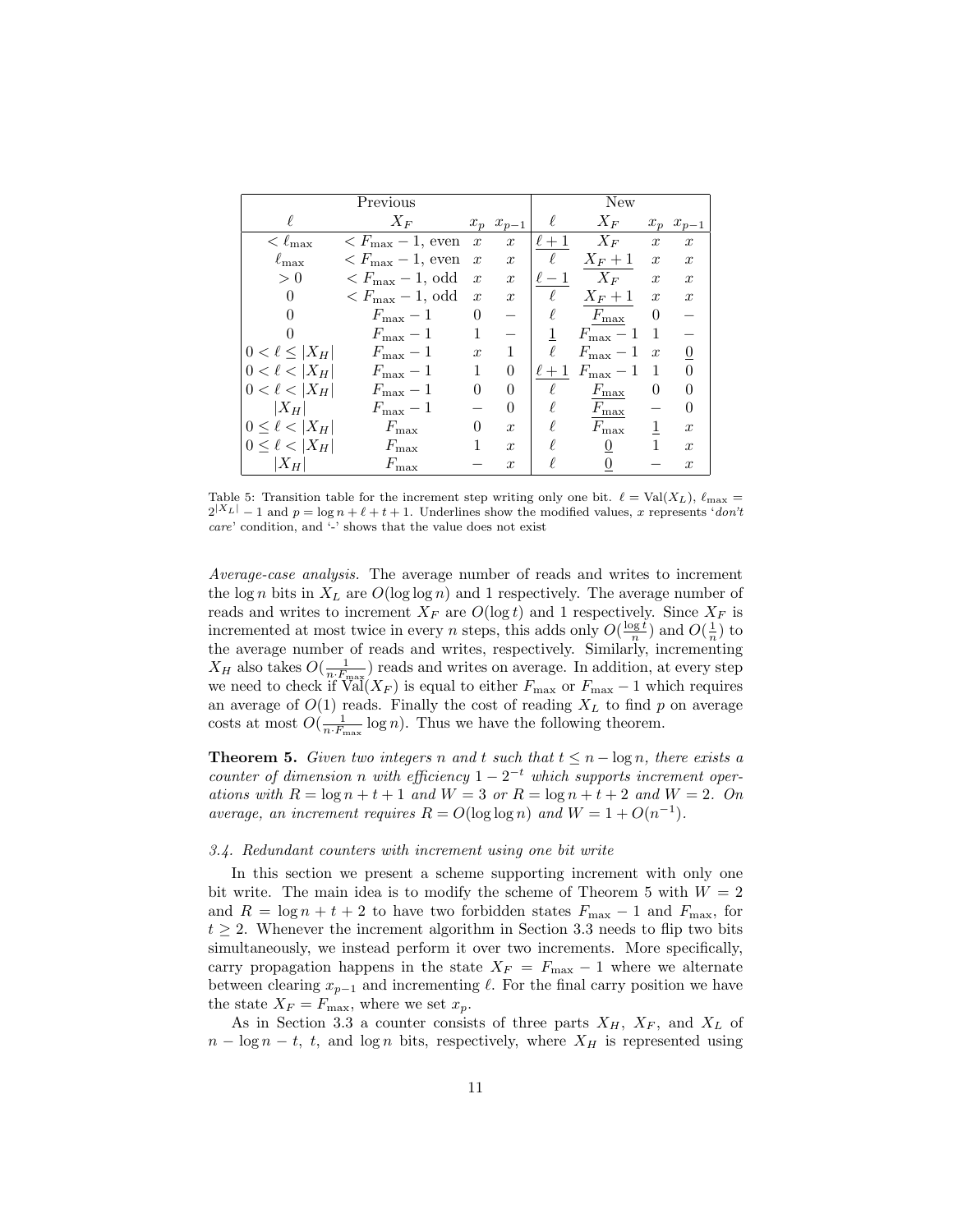SBC, and  $X_F$  and  $X_L$  are represented using RPGC (see Figure 6). We let  $\ell = Val(X_L)$ . When  $X_F$  is not in a forbidden state, we increment  $X_L$  in the order 0 to  $\ell_{\text{max}} = 2|X_L| - 1$  when  $X_F$  is even, and in the reverse order from  $\ell_{\text{max}}$ down to 0 when  $X_F$  is odd. The transition table for the resulting increment scheme is shown in Table 5.

We do not give an explicit expression for the value of a counter  $X$  using this scheme. Instead, let  $L$  be the smallest value such that for some bit string of length  $n$ , performing  $L$  increments on that string returns the same bit string. We define the value of a counter X as the number of times, modulo  $L$ , we need to perform the increment operation on the bit string  $0<sup>n</sup>$  to reach X. The efficiency of this counter is between  $1 - 2/2^t$  and  $1 - 1/2^t$ , since we do not increment  $\ell$  in each increment of the counter and we have two forbidden states.

**Theorem 6.** Given two integers n and t such that  $2 \le t \le n - \log n$ , there exists a counter of dimension n with efficiency at least  $1 - 2^{1-t}$  which supports increment operations with  $R = \log n + t + 2$  and  $W = 1$ . On average, an increment requires  $R = O(\log \log n)$ .

#### 4. Redundant counters with increment and decrement

Construction. To support decrement operations interleaved with increment operations, we modify the representation of an integer  $X$  described in Section 3.1 as follows: an integer  $X = x_n \dots x_1$  consists of an upper block  $X_H = x_n \dots x_{\log n+3}$ , a bit  $S = x_{\log n+2}$ , an indicator bit  $X_I = x_{\log n+1}$ , and a lower block  $X_L =$  $x_{\log n} \dots x_1$ . The bit S is interpreted as either a carry bit or a borrow bit: When the indicator bit  $X_I$  is set to 0, S is interpreted as a carry bit, and when the indicator bit is 1, then  $S$  is interpreted as a borrow bit.



Figure 7: Structure of a one-bit redundant counter with increment and decrement

We use RPGC to represent  $X_L$  so that an increment or decrement writes only one bit in  $X_L$ . The block  $X_H$  is represented using SBC. The value  $\ell = \text{Val}(X_L)$ is used to point to a location in  $X_H$  to perform a delayed carry or borrow. Borrowing ideas from RPGC used for dealing with counters with an odd number of bits, we will let  $X_I$  and  $X_L$  together denote a value  $Val(X_I X_L)$  in the range [0...2<sup>log n+1</sup>-1]. To increment  $X_I X_L$ , we first check the value of  $X_I$ . If  $X_I = 0$ and  $\ell$  is not the maximal value  $\ell_{\text{max}} = 2^{\log n} - 1$ , we increment  $X_L$ . If  $X_I = 0$ and  $\ell = 2^{\log n} - 1$ , we set  $X_I = 1$ . If  $X_I = 1$  and  $\ell > 0$  we decrement  $X_L$ . Finally if  $X_I = 1$  and  $\ell = 0$  we set  $X_I = 0$ . Decrementing  $X_I X_L$  is similar. The relationship between  $\ell$ ,  $X_I$  and  $Val(X_I X_L)$  is shown in Table 6. The value of the counter  $X$  is given by the expression

$$
Val(X) = Val(X_I X_L) + 2^{|X_L|+1} \cdot ((X_H + \chi(X) \cdot 2^{\ell}) \mod 2^{|X_H|}),
$$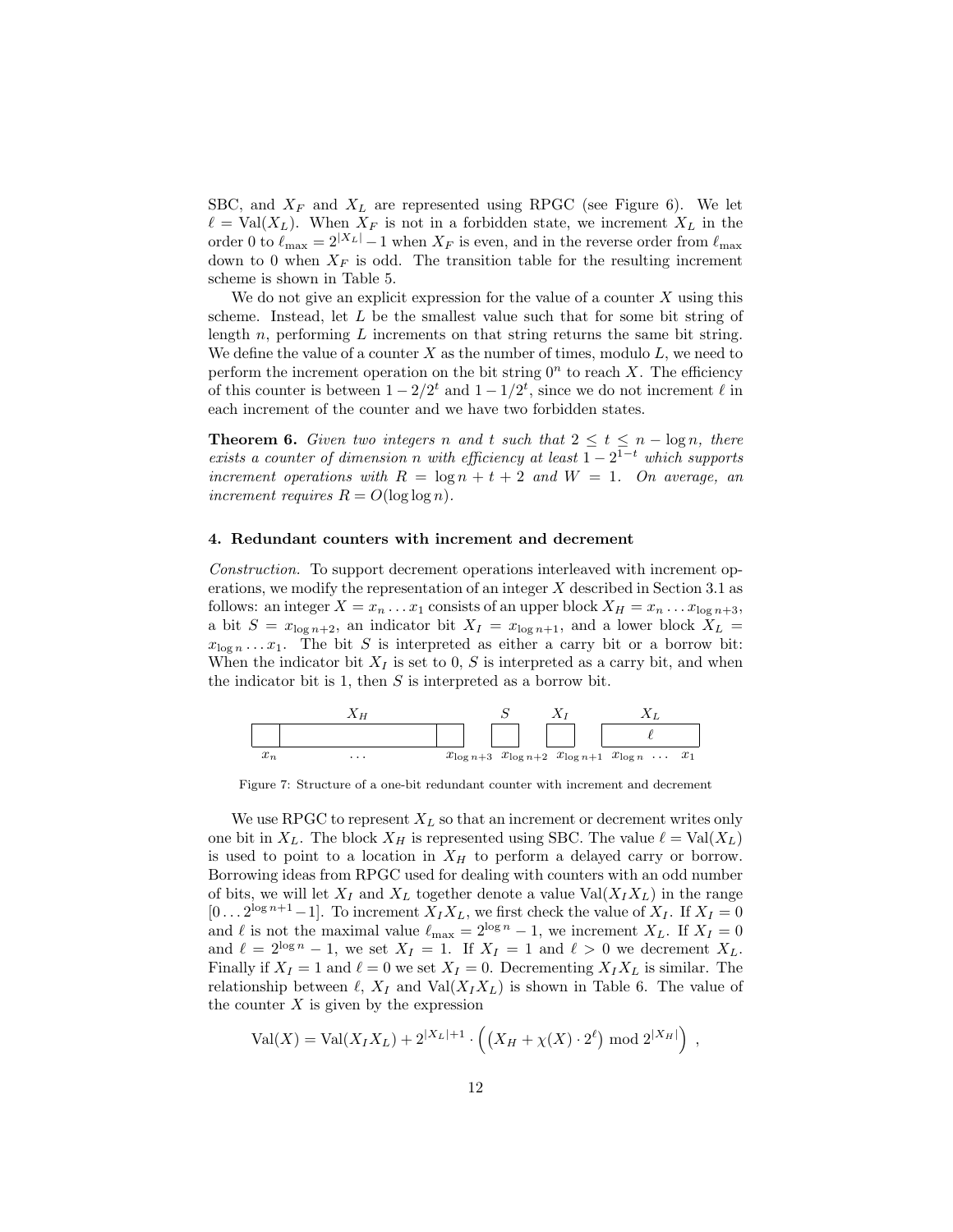where  $\chi(X)$  is the signed carry

$$
\chi(X) = \begin{cases} 0 & \text{if } S = 0 ,\\ 1 & \text{if } S = 1 \wedge X_I = 0 ,\\ -1 & \text{if } S = 1 \wedge X_I = 1 . \end{cases}
$$

| Val(<br><u>، ب</u> |    |   | ∸ | $\cdots$ | $\Omega$ | $2^{ A_L }$<br>∸        | $\Omega  _{\Delta L}$<br>п<br>≖ | $2 \Delta L $<br>≃             |          | $+2 A_L $ .<br>∸ |
|--------------------|----|---|---|----------|----------|-------------------------|---------------------------------|--------------------------------|----------|------------------|
|                    | ◡  | ◡ |   |          |          |                         |                                 |                                |          |                  |
|                    | v. |   | ∼ |          | പ∆       | $\Lambda_L$<br>$\Omega$ | $\Omega$ $\Lambda$ $\tau$<br>≖  | $\mathfrak{D}^{ \mathbf{A} }L$ | $\cdots$ |                  |

Table 6: Relationship between  $\ell$ ,  $X_I$  and Val $(X_I X_L)$ 

Increment and decrement operations. The main ideas behind the representation and the increment/decrement algorithms are as follows: when the carry bit  $S = 0$  and  $X_I X_L$  is not the maximum/minimum value, we perform the increment/decrement by incrementing/decrementing  $X_I X_L$ . To increment X when  $S = 0$ ,  $X_I = 1$  and  $\ell = 0$  (i.e.,  $X_I X_L$  has the maximum value), we set  $S = 1$ and  $X_I = 0$ . Since  $X_I$  is now set to 0, S will be interpreted as a carry bit until it is reset again. Similarly, to decrement X, when  $S = 0$ ,  $X_I = 0$  and  $\ell = 0$ (i.e.,  $X_I X_L$  has value zero), we set  $S = 1$  and  $X_I = 1$ . Since  $X_I$  is now set to 1, S will be interpreted as a borrow bit.

To increment X when  $S = 1$  and  $X_I = 0$ , we perform one step of carry propagation in  $X_H$ , and then increment  $X_L$ . If the propagation finishes in the current step, then we also reset S to 0. To decrement X when  $S = 1$  and  $X_I = 0$ , we first decrement  $X_L$  and "undo" one step of carry propagation (i.e., set the bit  $x_p$  in  $X_H$  to 1). Note that when performing increments, the carry propagation will finish before we need to change the indicator bit  $X_I$  from 0 to 1 (as the length of  $X_H$  is less than  $2^{\log n}$ ). The increment and decrement algorithms when the borrow bit are set, i.e.,  $S = 1$  and  $X_I = 1$ , are similar. The details of the increment and decrement algorithms are described in Table 7.

*Worst-case analysis.* Since we read  $X_L$ ,  $X_I$ , S and at most one bit in  $X_H$ , the read complexity  $R = \log n + 3$ . Since we change either  $X_I$  or at most one bit in  $X_L$ , and one bit in  $X_H$  and S, the write-complexity  $W = 3$ .

Average-case analysis. The above scheme requires  $O(\log \log n)$  average number of reads, as  $X_L$  is represented using RPGC and incrementing it requires  $O(\log \log n)$  reads on average.

Similarly to Section 3.2 we can move the cost of writing one bit to the reading cost by postponing clearing the carry bit  $S$  by one increment/decrement, such that we never have to flip both S and  $x_p$  during one increment/decrement.

**Theorem 7.** There exists a counter of dimension n with efficiency  $1/2$  which supports increment and decrement operations with  $R = \log n + 3$  and  $W = 3$ or  $R = \log n + 4$  and  $W = 2$ . On average, an increment/decrement requires  $R = O(\log \log n)$  and  $W = 1 + O(n^{-1})$ .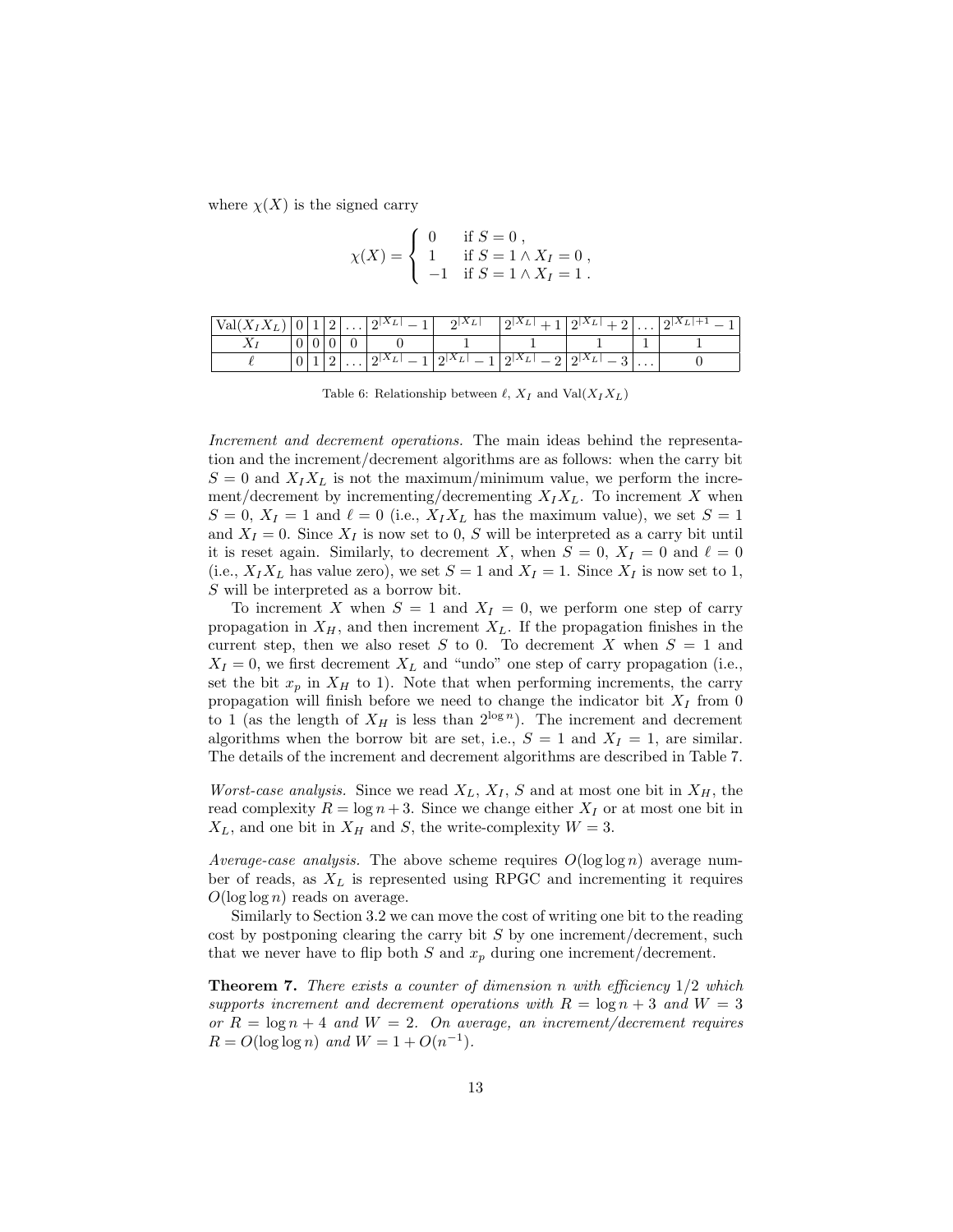|              |                |                         |                          |                          |                 |                | Increment        |                          |                  |                                            |
|--------------|----------------|-------------------------|--------------------------|--------------------------|-----------------|----------------|------------------|--------------------------|------------------|--------------------------------------------|
|              |                | Previous                |                          |                          |                 |                | New              |                          |                  |                                            |
| S            | $X_I$          | ℓ                       | $x_p$                    | $\boldsymbol{x}_{p-1}$   | S               | $X_I$          | $\ell$           | $x_p$                    | $x_{p-1}$        | Comments                                   |
| $\theta$     | $\overline{0}$ | $\ell < \ell_{\rm max}$ | $\boldsymbol{x}$         | $\boldsymbol{x}$         | $\Omega$        | $\theta$       | $\ell+1$         | $\boldsymbol{x}$         | $\boldsymbol{x}$ |                                            |
| 0            | $\Omega$       | $\ell = \ell_{\rm max}$ | $\boldsymbol{x}$         | $\boldsymbol{x}$         | $\Omega$        | 1              | $\ell_{\rm max}$ | $\boldsymbol{x}$         | $\boldsymbol{x}$ | Normal increment                           |
| 0            |                | $\ell > 0$              | $\boldsymbol{x}$         | $\boldsymbol{x}$         | $\theta$        | 1              | $\ell-1$         | $\boldsymbol{x}$         | $\boldsymbol{x}$ |                                            |
| $\theta$     | 1              | $\ell = 0$              | $\boldsymbol{x}$         | $\boldsymbol{x}$         | 1               | $\overline{0}$ | $\ell = 0$       | $\boldsymbol{x}$         | $\boldsymbol{x}$ | Set carry                                  |
| $\mathbf{1}$ | $\overline{0}$ | $ X_H  > \ell \geq 0$   | $\mathbf{1}$             | $\boldsymbol{x}$         | 1               | $\overline{0}$ | $\ell+1$         | $\overline{0}$           | $\boldsymbol{x}$ | Carry propagation                          |
| 1            | $\theta$       | $ X_H  > \ell \geq 0$   | $\theta$                 | $\boldsymbol{x}$         | $\overline{0}$  | $\theta$       | $\ell+1$         | $\mathbf{1}$             | $\boldsymbol{x}$ | $(End of carry propagation)$ Reset $S$     |
| $\mathbf{1}$ | $\overline{0}$ | $\ell =  X_H $          | $\overline{\phantom{0}}$ | 1                        | $\overline{0}$  | $\Omega$       | $\ell+1$         | $\overline{\phantom{0}}$ | 1                | $\overline{\text{End}}$ of $X_H$ ) Reset S |
| 1            | 1              | $\ell = 0$              | $\boldsymbol{x}$         | $\overline{\phantom{0}}$ | $\overline{0}$  | $\overline{0}$ | $\ell = 0$       | $\boldsymbol{x}$         |                  | Reset borrow                               |
| 1            | 1              | $ X_H  > \ell > 0$      | $\boldsymbol{x}$         | 1                        | 1               | 1              | $\ell-1$         | $\boldsymbol{x}$         | $\mathbf{0}$     | Undo one step of borrow                    |
|              |                |                         |                          |                          |                 |                | Decrement        |                          |                  |                                            |
| $\theta$     | 1              | $\ell < \ell_{\rm max}$ | $\boldsymbol{x}$         | $\boldsymbol{x}$         | $\theta$        | 1              | $\ell+1$         | $\boldsymbol{x}$         | $\boldsymbol{x}$ |                                            |
| 0            |                | $\ell = \ell_{\max}$    | $\boldsymbol{x}$         | $\boldsymbol{x}$         | $\Omega$        | $\overline{0}$ | $\ell_{\rm max}$ | $\boldsymbol{x}$         | $\boldsymbol{x}$ | Normal decrement                           |
| 0            | $\Omega$       | $\ell > 0$              | $\boldsymbol{x}$         | $\boldsymbol{x}$         | $\theta$        | $\Omega$       | $\ell-1$         | $\boldsymbol{x}$         | $\boldsymbol{x}$ |                                            |
| $\theta$     | $\Omega$       | $\ell = 0$              | $\boldsymbol{x}$         | $\boldsymbol{x}$         | $\overline{1}$  |                | $\ell = 0$       | $\boldsymbol{x}$         | $\boldsymbol{x}$ | Set borrow                                 |
| $\mathbf{1}$ | 1              | $ X_H  > \ell \geq 0$   | $\theta$                 | $\boldsymbol{x}$         | 1               | 1              | $\ell+1$         | $\overline{1}$           | $\boldsymbol{x}$ | Borrow propagation                         |
| 1            | 1              | $ X_H  > \ell \geq 0$   | 1                        | $\boldsymbol{x}$         | $\overline{0}$  | 1              | $\ell+1$         | $\underline{0}$          | $\boldsymbol{x}$ | (End of borrow propagation) Reset S        |
| $\mathbf{1}$ | 1              | $\ell =  X_H $          | $\overline{\phantom{0}}$ | $\Omega$                 | $\underline{0}$ | $\mathbf{1}$   | $\ell+1$         | $\overline{\phantom{0}}$ | $\Omega$         | (End of $X_H$ ) Reset S                    |
| $\mathbf{1}$ | $\overline{0}$ | $\ell = 0$              | $\boldsymbol{x}$         | $\overline{\phantom{0}}$ | $\underline{0}$ | $\overline{1}$ | $\ell = 0$       | $\boldsymbol{x}$         |                  | Reset carry                                |
| 1            | $\theta$       | $ X_H  > \ell > 0$      | $\boldsymbol{x}$         | $\Omega$                 | 1               | $\overline{0}$ | $\ell-1$         | $\boldsymbol{x}$         | 1                | Undo one step of carry                     |
|              |                |                         |                          |                          |                 |                |                  |                          |                  |                                            |

Table 7: Transition table for the increment-decrement counter.  $\ell = Val(X_L)$ ,  $p = log n + \ell + 3$ and  $\ell_{\text{max}} = 2^{|X_L|} - 1$ . x represents 'don't care' condition and '-' shows that the value does not exist. Underlines show the modified values. The cases which cannot occur are not shown in the table

| $X_H$ | $X_F$ | $X_I$            | $X_L$            |     |                |                |                        |
|-------|-------|------------------|------------------|-----|----------------|----------------|------------------------|
| $x_n$ | ...   | $x_{\log n+t+2}$ | $x_{\log n+t+1}$ | ... | $x_{\log n+2}$ | $x_{\log n+1}$ | $x_{\log n} \dots x_1$ |

Figure 8: Structure of a forbidden-state counter with increment and decrement

We can improve the efficiency of the counter by adopting the ideas of Section 3.3 to replace S by a t-bit counter  $X_F$  with a forbidden state  $F_{\text{max}} = 2^t - 1$ representing  $S = 1$  (see Figure 8).

The value of a counter becomes  $Val(X) = Val(X_I X_L) +$ 

$$
2^{|X_L|+1} \cdot \begin{cases} F_{\max} \cdot X_H + X_F & \text{if } X_F < F_{\max} \\ F_{\max} \cdot ((X_H + 2^{\ell}) \bmod 2^{|X_H|}) & \text{if } X_F = F_{\max} \wedge X_I = 0 \\ F_{\max} \cdot ((X_H - 2^{\ell}) \bmod 2^{|X_H|}) + F_{\max} - 1 & \text{if } X_F = F_{\max} \wedge X_I = 1 \end{cases},
$$

We can furthermore combine the forbidden-state idea with the one-bit readwrite trade-off to decrease the number of bits written by one and increase the number of bits read by one.

**Theorem 8.** Given two integers n and t such that  $t \leq n - \log n$ , there exists a counter of dimension n with efficiency  $1 - 2^{-t}$  which supports increment and decrement operations with  $R = \log n + t + 2$  and  $W = 3$  or  $R = \log n + t + 3$ and  $W = 2$ . On average, an increment/decrement requires  $R = O(\log \log n)$ and  $W = 1 + O(n^{-1})$ .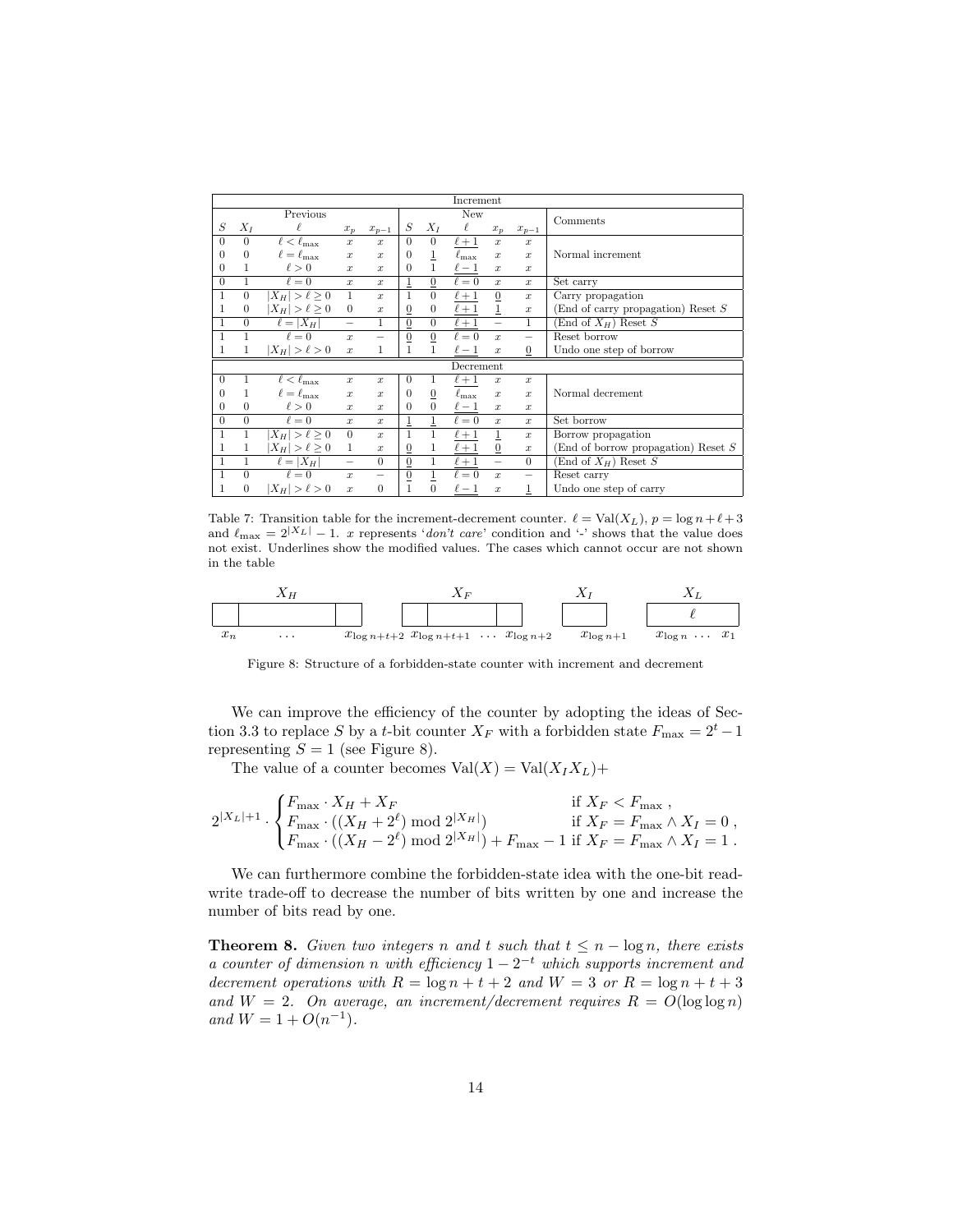| Efficiency                  | Read                                           |      | Write   Reference    |
|-----------------------------|------------------------------------------------|------|----------------------|
| $\Theta(1/n^{\log n})$      | $O(m + \log n)$                                | O(m) | 111                  |
| $\leq (1 - 1/2^t)^{\log n}$ | $O(m+t \log n)$                                |      | $ O(m) $ Theorem 9   |
| $\Omega(1/n)$               | $O(m + \log n)$                                |      | $ O(m) $ Corollary 1 |
| $\Theta(1)$                 | $ O(m + \log n \log \log n) O(m) $ Corollary 2 |      |                      |

Table 8: Summary of results for addition and subtraction operations

#### 5. Addition and Subtraction

In this section, we give a representation for integers which supports addition and subtraction operations efficiently. Munro and Rahman [11] gave a representation that with *n* bits achieves efficiency  $\Theta(1/2^{\log^2 n})$ , i.e., uses  $O(\log^2 n)$ bits of redundancy. The addition/subtraction of an  $m$  bit integer to an  $n$  bit integer in this representation, where  $m \leq n$ , is supported in  $O(m + \log n)$  time. We improve the efficiency to  $O(1/n)$ , i.e.,  $O(\log n)$  bits of redundancy, while maintaining the operation times. We also achieve trade-offs between the space efficiency and the number of bits read as summarized in Table 8.

Construction. In the following we let t be an integer parameter,  $1 \le t \le n$ , where increasing values of  $t$  will result in increased space efficiency of our representations. Let  $b^{(i)} = (t+2) \cdot 2^{i-1}$  for  $i \geq 1$ . A counter X of n bits is represented by k blocks  $B^{(1)}, B^{(2)}, \ldots, B^{(k)}$ , where  $B^{(i)}$  consists of  $b^{(i)}$  bits for  $1 \leq i \leq k$ , and  $B^{(k)}$  consists of between one and  $b^{(k)}$  bits. It follows that  $k = \log(1 + n/(t+2))$ . The representation of block  $B^{(i)}$  is very similar to the counters in Section 4: Block  $B^{(i)}$  consists of the parts  $X_L^{(i)}$  $_L^{\left( i\right) },X_I^{\left( i\right) }$  $I^{(i)},X_F^{(i)}$  $Y_F^{(i)}$ , and  $X_H^{(i)}$ , consisting of  $1 + \log(|B^{(i)}| - t - 1)$ , 1, t, and  $|B^{(i)}| - t - 1 - |X_L^{(i)}|$  $\lfloor L^{(i)} \rfloor$  bits, respectively (see Figure 9).  $X_H^{(i)}$  is represented using SBC,  $X_F^{(i)}$  $Y_F^{(i)}$  and  $X_L^{(i)}$  $L^{(i)}$  using BRGC, and  $X_I^{(i)}$  $I_I^{(i)}$  is an indicator bit. The only exception is if  $|B^{(k)}| < t+2$ , in which case  $B^{(k)}$ is represented by a single BRGC. We let  $\ell^i = \text{Val}(X_L^{(i)})$  and  $\ell_{\text{max}}^{(i)} = 2^{|X_L^{(i)}|} - 1$ . L Note that since  $X_L^{(i)}$  $L_L^{(i)}$  is represented using BRGC,  $\ell^{(i)} \geq 2^{|X_L^{(i)}|-1}$  iff the leftmost bit  $x_{|X_L^{(i)}|}$  in  $X_L^{(i)}$  $L_L^{(i)}$  equals one, and note that  $|X_H^{(i)}| \leq 2^{|X_L^{(i)}|-1}$ .

$$
\begin{array}{c|c|c} X_H^{(i)} & X_F^{(i)} & X_F^{(i)} & X_L^{(i)} \\ \hline & & & \end{array}
$$

Figure 9: Block  $B_i$  of a counter with addition and subtractions

The main difference to the counter in Section 4 is that we have a different number of bits for  $X_L$  to ensure  $2|X_L| \geq 2|X_H|$ , and that we do not compute modulo, to ensure the correct carry/borrow propagation from one block  $B^{(i)}$ to the next block  $B^{(i+1)}$ . The rôle of  $B^{(i)}$  is to store values in the range zero to  $M^{(i)} - 1$ , where  $M^{(i)} = F_{\text{max}} \cdot 2^{|X_H| + |X_L| + 1}$  and  $F_{\text{max}} = 2^t - 1$ , except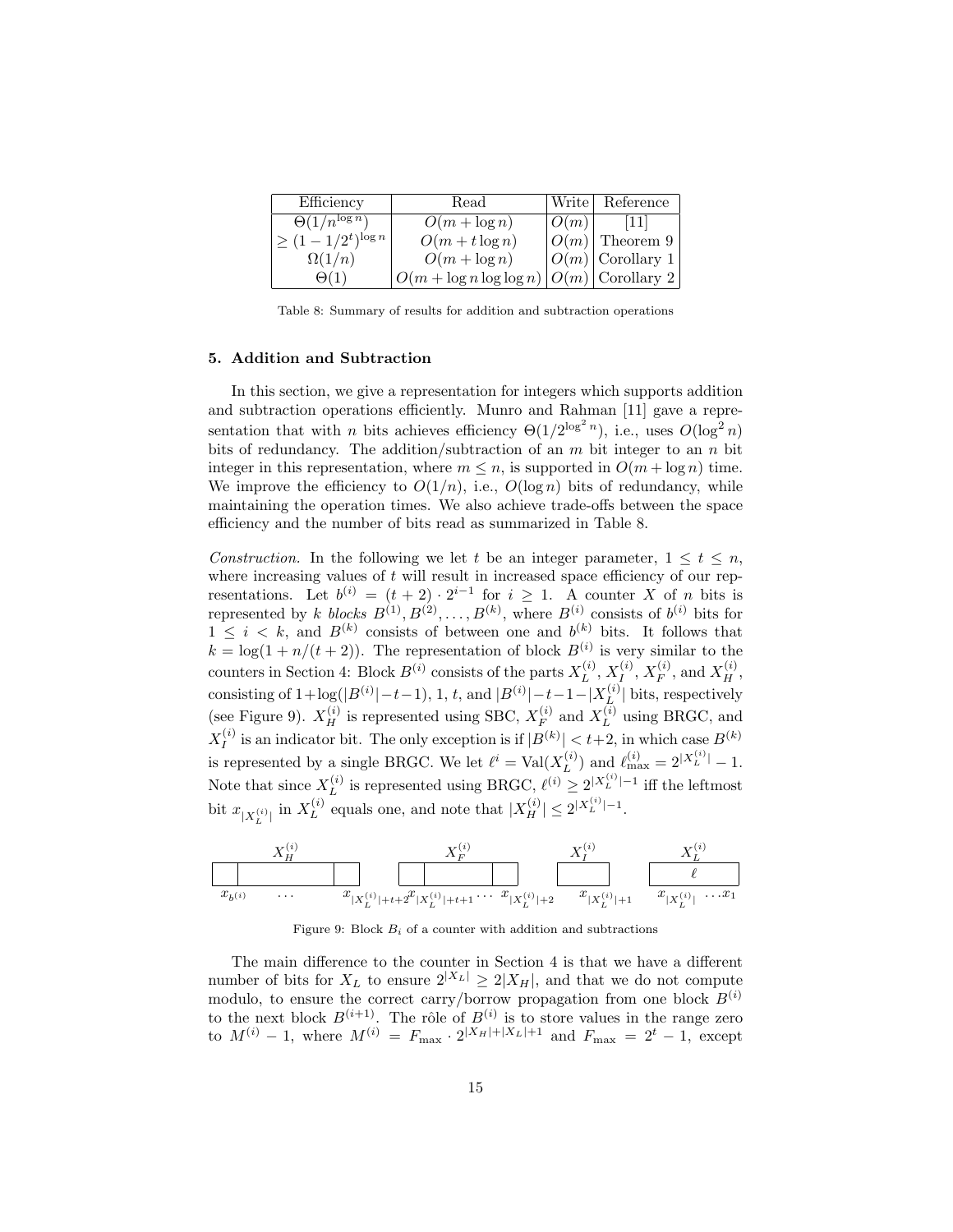that  $M^{(k)} = 2^{|B^{(k)}|}$  if  $|B^{(k)}| < t+2$ . The value of block  $B^{(i)}$  is  $Val(B^{(i)}) =$  $\text{Val}(X_I^{(i)}X_L^{(i)})$  $\binom{1}{L} +$ 

$$
2^{|X_L^{(i)}|+1}\cdot \begin{cases} F_{\max}\cdot X_H^{(i)} + X_F^{(i)} & \text{if } X_F^{(i)} < F_{\max}\,, \\ F_{\max}\cdot (X_H^{(i)} + 2^{\ell^{(i)}}) & \text{if } X_F^{(i)} = F_{\max}\wedge X_I^{(i)} = 0 \wedge \ell^{(i)} < |X_H^{(i)}| \,, \\ F_{\max}\cdot (X_H^{(i)} - 2^{\ell^{(i)}}) + F_{\max} - 1 & \text{if } X_F^{(i)} = F_{\max}\wedge X_I^{(i)} = 1 \wedge \ell^{(i)} < |X_H^{(i)}| \,, \\ F_{\max}\cdot (X_H^{(i)} - 2^{\ell^{(i)}}) + F_{\max} - 1 & \text{if } X_F^{(i)} = F_{\max}\wedge X_I^{(i)} = 1 \wedge \ell^{(i)} < |X_H^{(i)}| \,, \\ F_{\max}\cdot (X_H^{(i)} - 2^{|X_H^{(i)}|}) + F_{\max} - 1 & \text{if } X_F^{(i)} = F_{\max}\wedge X_I^{(i)} = 1 \wedge \ell^{(i)} \ge |X_H^{(i)}| \,, \end{cases}
$$

where  $\text{Val}(X_I^{(i)}X_L^{(i)})$  $L^{(i)}$ ) = Val $(X_L^{(i)}$  $L^{(i)}$ ) if  $X_I^{(i)} = 0$ , and  $Val(X_I^{(i)} X_L^{(i)})$  $\binom{i}{L} = 2^{|X_L^{(i)}|+1} 1-\text{Val}(X_L^{(i)})$  $L_L^{(i)}$ ) if  $X_I^{(i)} = 1$ . If  $\text{Val}(B^{(i)}) \geq M^{(i)}$  or  $\text{Val}(B^{(i)}) < 0$ , then we have a delayed carry/borrow from  $B^{(i)}$  to  $B^{(i+1)}$ .

Letting  $L = \prod_{i=1}^{k} M^{(i)}$ , the value of a counter X is

$$
Val(X) = \left(\sum_{i=1}^{k} Val(B^{(i)}) \prod_{j=1}^{i-1} M^{(j)}\right) \mod L.
$$

We say that there is a *critical overflow* in block  $B^{(i)}$  if  $(X_F^{(i)} = F_{\text{max}}) \wedge (\ell^{(i)} =$  $2^{|X_L^{(i)}|-1}$ ). To handle the delayed carries/borrows, we maintain the following invariants. The first invariant

$$
\forall i, 1 \le i \le k : \ell^{(i)} > 2^{|X_L^{(i)}|-1} \Rightarrow X_F^{(i)} \ne F_{\text{max}} \tag{1}
$$

ensures that each block  $B^{(i)}$  with a carry/borrow, i.e.,  $X_F^{(i)} = F_{\text{max}}$ , has  $\ell^{(i)} \leq$  $2^{|X_L^{(i)}|-1}$ . The second invariant

$$
\forall i, j, 1 \le i < j \le k : (X_F^{(i)} = X_F^{(j)} = F_{\text{max}}) \land (\ell^{(i)} = 2^{|X_L^{(i)}| - 1}) \land (\ell^{(j)} = 2^{|X_L^{(j)}| - 1})
$$
\n
$$
\Rightarrow \exists p : (i < p < j) \land (X_F^{(p)} \ne F_{\text{max}})
$$

(2)

guarantees that if there is a critical overflow in blocks  $B^{(i)}$  and  $B^{(j)}$ , where  $i < j$ , then there exists a block  $B^{(p)}$ , where  $i < p < j$ , such that there is no carry set in the block  $B^{(p)}$ , i.e.,  $X_{F}^{(p)} < F_{\text{max}}$ . This invariant implies that if there is a critical overflow in block  $B^{(i)}$ , then there is no critical overflow in block  $B^{(i+1)}$ . The invariant (2) is inspired by a redundant standard binary counter (SBC) from [2], where the "bits" can take values  $\{0, 1, 2\}$ .

We can check whether a block  $B^{(i)}$  has a critical overflow by reading  $t + 1$ bits in  $B^{(i)}$ , namely  $X_F^{(i)}$  $F_F^{(i)}$  and the most significant bit of  $X_L^{(i)}$  $L^{(i)}$ .

Addition and subtraction algorithm. Let  $Y$  be an  $m$  bit integer represented using the above representation stored in  $k'$  blocks. To add/subtract Y to/from X, we read Y and the k' first blocks  $B^{(1)} \dots B^{(k')}$  of X, using  $O(m)$  bit reads. Let  $z =$  $\text{Val}(Y) + \sum_{i=1}^{k'} \text{Val}(B^{(i)}) \prod_{j=1}^{i-1} M^{(j)}$  or  $z = \text{Val}(Y) - \sum_{i=1}^{k'} \text{Val}(B^{(i)}) \prod_{j=1}^{i-1} M^{(j)}$ when adding or subtracting Y, respectively. Let  $L' = \prod_{i=1}^{k'} M^{(i)}$ . From the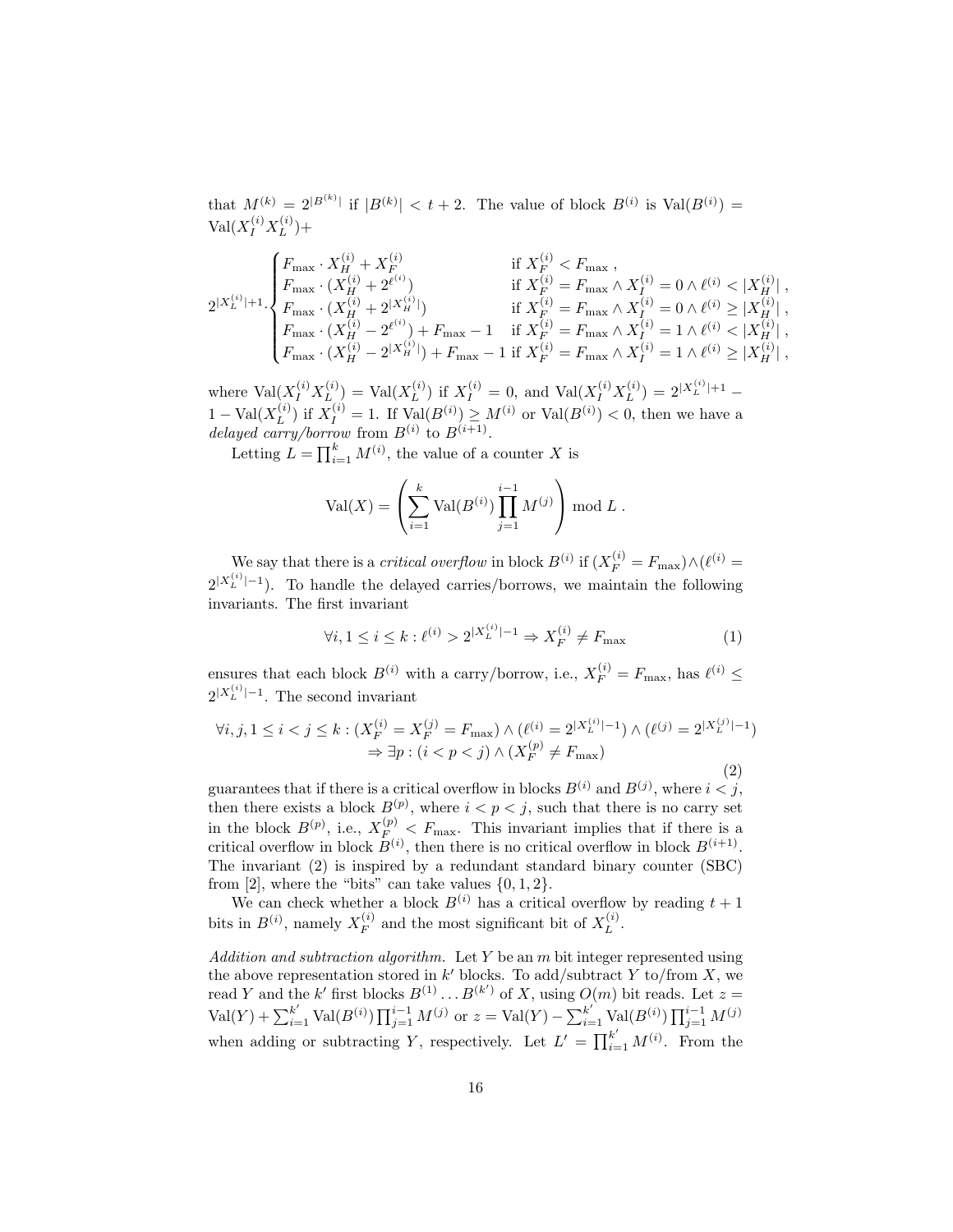definition of Val if follows that  $-2L' \leq z < 4L'$ . We first write z mod L' to the first  $k'$  blocks of X, using  $O(m)$  bit writes, such that there is no carry in any of these blocks. If  $0 \leq z \leq L'$  we are done. Otherwise we have to increment  $B^{(k'+1)}$  at most three times or decrement  $B^{(k'+1)}$  at most two times (each increment/decrement of  $B^{(k'+1)}$  corresponds to incrementing/decrementing X by  $L'$ ).

To perform an increment/decrement on  $B^{(k'+1)}$ , we first check the blocks from  $B^{(k'+1)}$  to  $B^{(k)}$  to find the first block  $B^{(j)}$  (with the lowest superscript) among these blocks which has a critical overflow. If such a block  $B^{(j)}$  exists, we clear the carry/borrow by moving it out of the forbidden state by incrementing or decrementing  $X_F^{(j)}$  $F_F^{(j)}$ , depending on if  $X_I^{(j)}$  $I_j^{(j)}$  is zero or one. If  $j < k$ , we then perform an increment or decrement on block  $B^{(j+1)}$ , depending on if  $X_I^{(j)}$  $I^{(J)}$  is zero or one. To increment  $B^{(j)}$  we use the algorithm of Section 4, but where we never change  $X_F^{(j)}$  $\mathcal{L}_F^{(j)}$  if  $X_F^{(j)} = F_{\text{max}}$  and  $\ell^{(j)} \geq |X_H^{(j)}|$ . From (2), we know that block  $B^{(j+1)}$  did not have a critical overflow. Finally, we perform an increment/decrement on  $B^{(k'+1)}$  (as on  $B^{(j)}$ ). This ensures that the invariants (1) and (2) are satisfied after the increment.

Analysis. The number of bit reads required to find the block with the critical overflow is  $O(tk)$ ; and the number of bit reads required to increment a block or to move it out of a forbidden state is  $O(t + \log n)$ . Thus the overall read complexity is  $O(m + tk + \log n)$ . We modify at most two blocks in addition to the first  $k'$  blocks; and in those two blocks, we only modify a constant number of bits. Thus the overall write complexity is  $O(m)$ . Since the space efficiency of each block is at least  $1 - 1/2^t$ , the total space efficiency of an n bit integer representation is at least  $(1 - 1/2^t)^k$ . Since  $k \leq \log n$ , we have the following theorem.

Theorem 9. There exists a representation of integers that, with n bits and space efficiency at least  $(1 - 1/2^t)^{\log n}$ , supports adding/subtracting an m bit integer using  $O(m + t \log n)$  bit reads and  $O(m)$  bit writes.

Setting  $t = 1$  and  $t = \log \log n$  implies the following two corollaries.

Corollary 1. There exists a representation of integers that, with n bits and space efficiency at least  $\Omega(1/n)$ , supports adding/subtracting an m bit integer using  $O(m + \log n)$  bit reads and  $O(m)$  bit writes.

Corollary 2. There exists a representation of integers that, with n bits and space efficiency  $\Theta(1)$ , supports adding/subtracting an m bit integer using  $O(m+$  $log n log log n)$  bit reads and  $O(m)$  bit writes.

# 6. Conclusions

We have shown that a space-optimal counter of dimension  $n$  can be incremented and decremented by reading strictly less than  $n$  bits in the worst-case.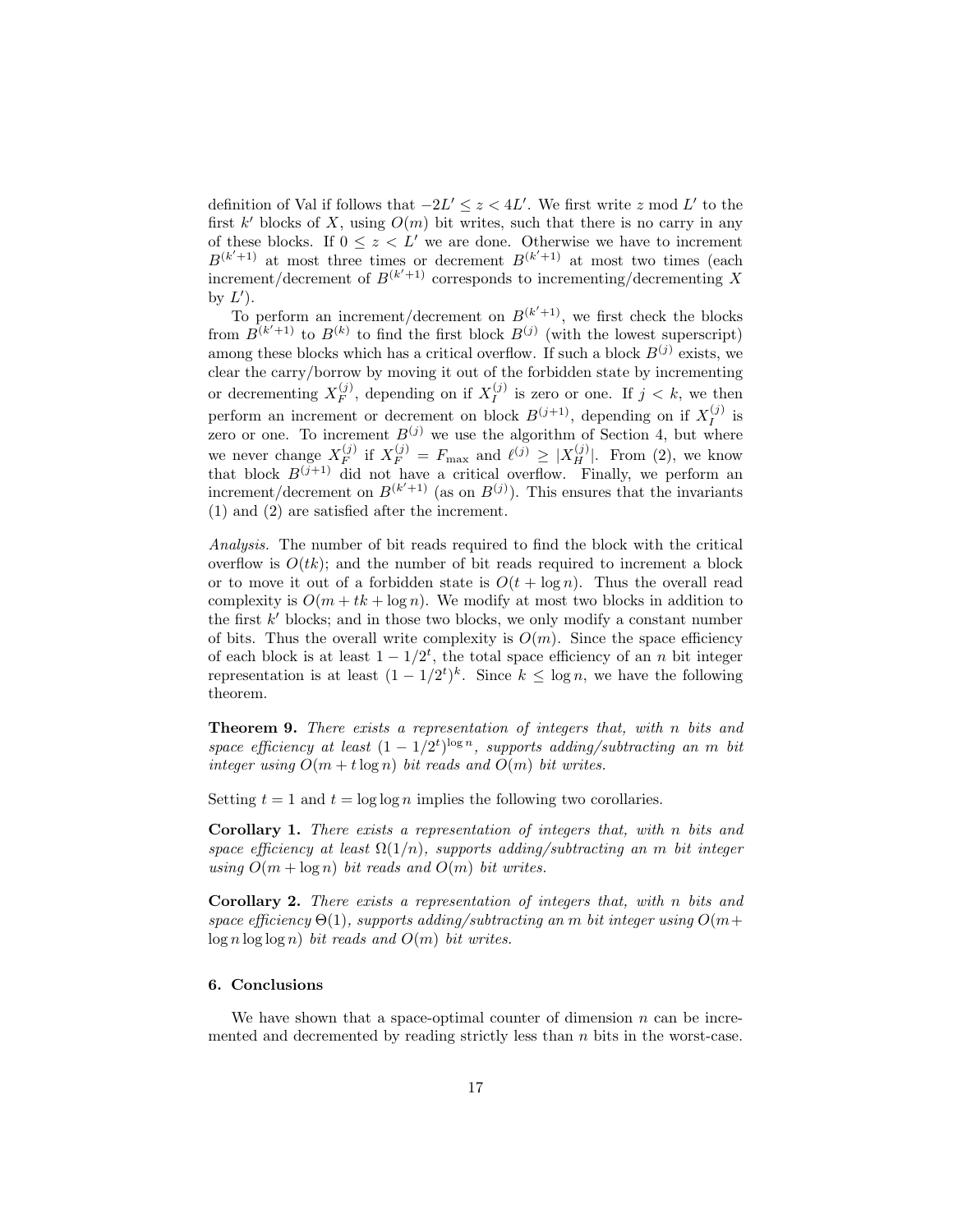For an integer in the range  $[0, \ldots, 2<sup>n</sup> - 1]$  represented using exactly *n* bits, our  $(n, n-1, 3)$ -scheme reads  $n-1$  bits and writes 3 bits to perform increment/decrement operations. One open problem is to improve the upper bound of n−1 reads for such space-optimal counters. Fredman [4] has shown that performing an increment using BRGC requires n bits to be read in the worst-case but the same is not known for all Gray codes.

For the case of redundant counters, we have improved the earlier results by implementing increment operations using counters with space-efficiency arbitrarily close to one which write only one bit with low read-complexity. We have obtained representations which support increment and decrement operations with fewer number of bits read and written in the worst-case and showed trade-offs between the number of bits read and written in the worst-case and also between the number of bits read in the average-case and the worst-case. Finally we have also improved the space complexity of integer representations that support addition and subtraction.

- [1] Prosenjit Bose, Paz Carmi, Dana Jansens, Anil Maheshwari, Pat Morin, and Michiel H. M. Smid. Improved methods for generating quasi-Gray codes. In Proceedings of the 12th Scandinavian Symposium and Workshops on Algorithm Theory, volume 6139 of Lecture Notes in Computer Science, pages 224–235. Springer-Verlag, 2010.
- [2] Michael J. Clancy and Donald E. Knuth. A programming and problemsolving seminar. Technical Report Technical Report STAN-CS-77-606, Computer Science Department, Stanford University, 1977.
- [3] Gudmund Skovbjerg Frandsen, Peter Bro Miltersen, and Sven Skyum. Dynamic word problems. J. ACM, 44(2):257–271, 1997.
- [4] Michael L. Fredman. Observations on the complexity of generating quasi-Gray codes. SIAM Journal on Computing, 7(2):134–146, 1978.
- [5] Frank Gray. Pulse code communications. U.S. Patent (2632058), 1953.
- [6] Dana Jansens. Improved methods for generating quasi-Gray codes. Master's thesis, School of Computer Science, Carleton University, April 2010.
- [7] Dana Jansens, Prosenjit Bose, Paz Carmi, Anil Maheshwari, Pat Morin, and Michiel H. M. Smid. Improved methods for generating quasi-Gray codes. CoRR, abs/1010.0905, 2010.
- [8] Donald E. Knuth. The Art of Computer Programming, Volume 4, Fascicle 2: Generating All Tuples and Permutations (Art of Computer Programming). Addison-Wesley Professional, 2005.
- [9] Peter Bro Miltersen. The bit probe complexity measure revisited. In Proceedings of the 10th Annual Symposium on Theoretical Aspects of Computer Science, volume 665 of Lecture Notes in Computer Science, pages 662–671. Springer-Verlag, 1993.